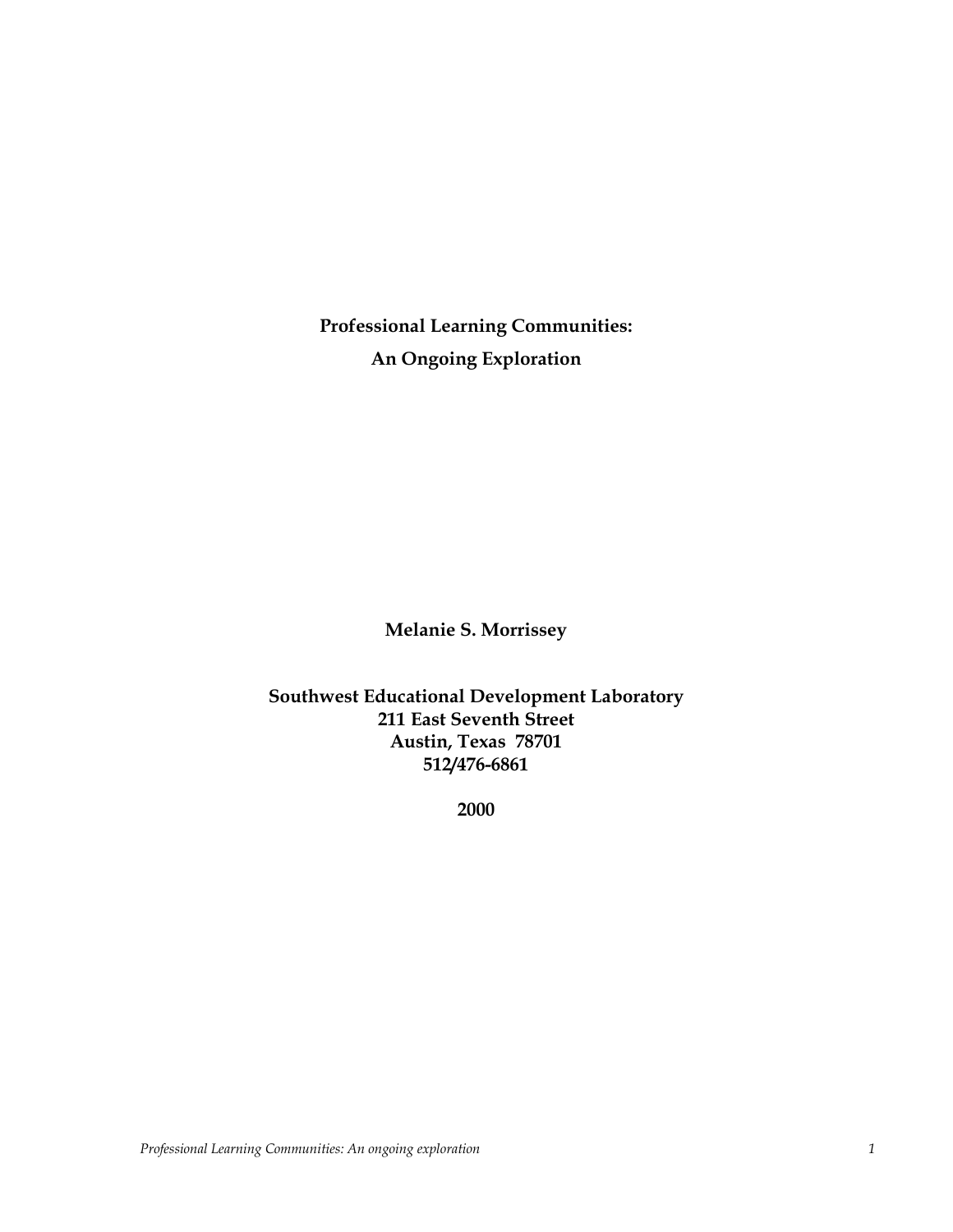# **Table of Contents**

Professional Learning Communities: An Ongoing Exploration

A Review of the Five Dimensions

Supportive and Shared Leadership Shared Values and Vision Collective Learning and Application of Learning Supportive Conditions Shared Personal Practice

#### Recent Literature

Benefits of Professional Learning Communities Developing a Professional Learning Community

#### An Infrastructure for School Improvement

Issues Impacting School Reform Organizational Structures Focus of Improvement Work Personal and Social Dynamics Contextual Influences Leadership Guiding Questions for Learning

#### What We Are Learning

Theme 1: A Way of Operating Theme 2: The Relationship of Change and Learning Theme 3: An Embedded Value Theme 4: Interdependence among the Five Dimensions

#### First Steps

Determine School and Staff Readiness Consider the Use of an External Change Facilitator Identify Barriers and Boosters Begin with the Learning

Professional Learning Communities Under Construction The Role of the Principal A Culture of Collaboration A Commitment from All Staff The Presence of a Catalyst The Use of Change Facilitators

# Final Thoughts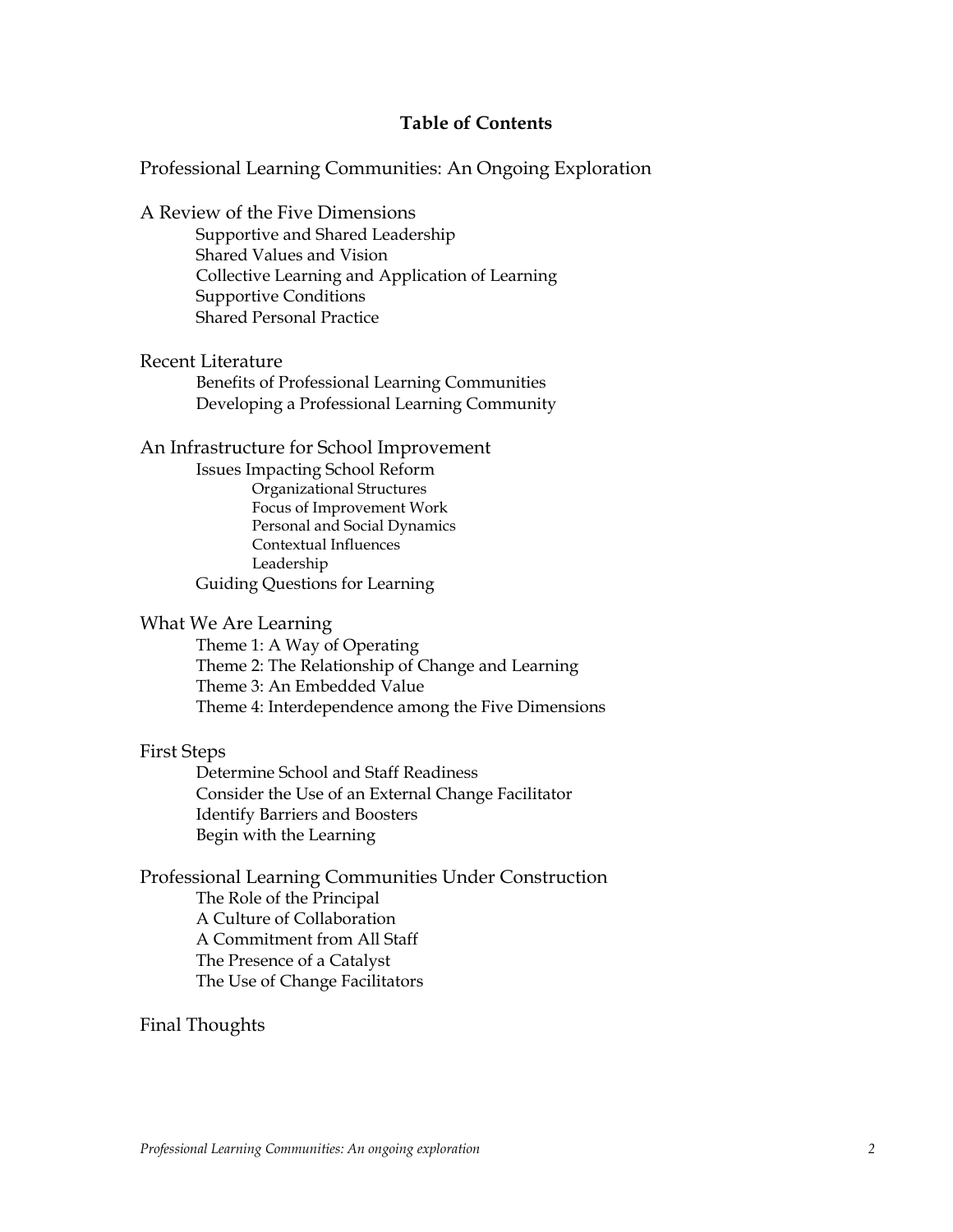# **Professional Learning Communities: An Ongoing Exploration**

As researchers and practitioners examined school improvement efforts of the last decade or more, it became apparent that something important was missing. The narrow, piecemeal attempts made in the past to improve schools lacked the fundamental supportive cultures and conditions necessary for achieving significant gains in teaching and learning. Such attempts were insufficient. Too often, teachers worked in their own isolated classrooms, struggling with the needs of challenging students and lacking productive interaction with colleagues, through which they might have gained new insights and understandings about their practice. Many teachers remain ill prepared to teach every student successfully and lack the skills to challenge students by offering high-quality intellectual learning tasks. In addition, principals often do not know how to help teachers address their own critical learning needs.

We believe that professional learning communities offer an infrastructure to address these issues. The structure provides a context of collegiality, which supports teachers and administrators in improving their practice through learning new curriculum and instructional strategies and the methods for interacting meaningfully with each child. In other words, professional learning communities provide opportunities for professional staff to look deeply into the teaching and learning process and to learn how to become more effective in their work with students. Teacher learning comes *first* in such communities, Carmichael (1982) maintained, with the firm belief that students cannot raise their level of achievement until teachers become more effective in their own practice.

The term "professional learning community" defines itself. A school that operates as such engages the entire group of *professionals* in coming together for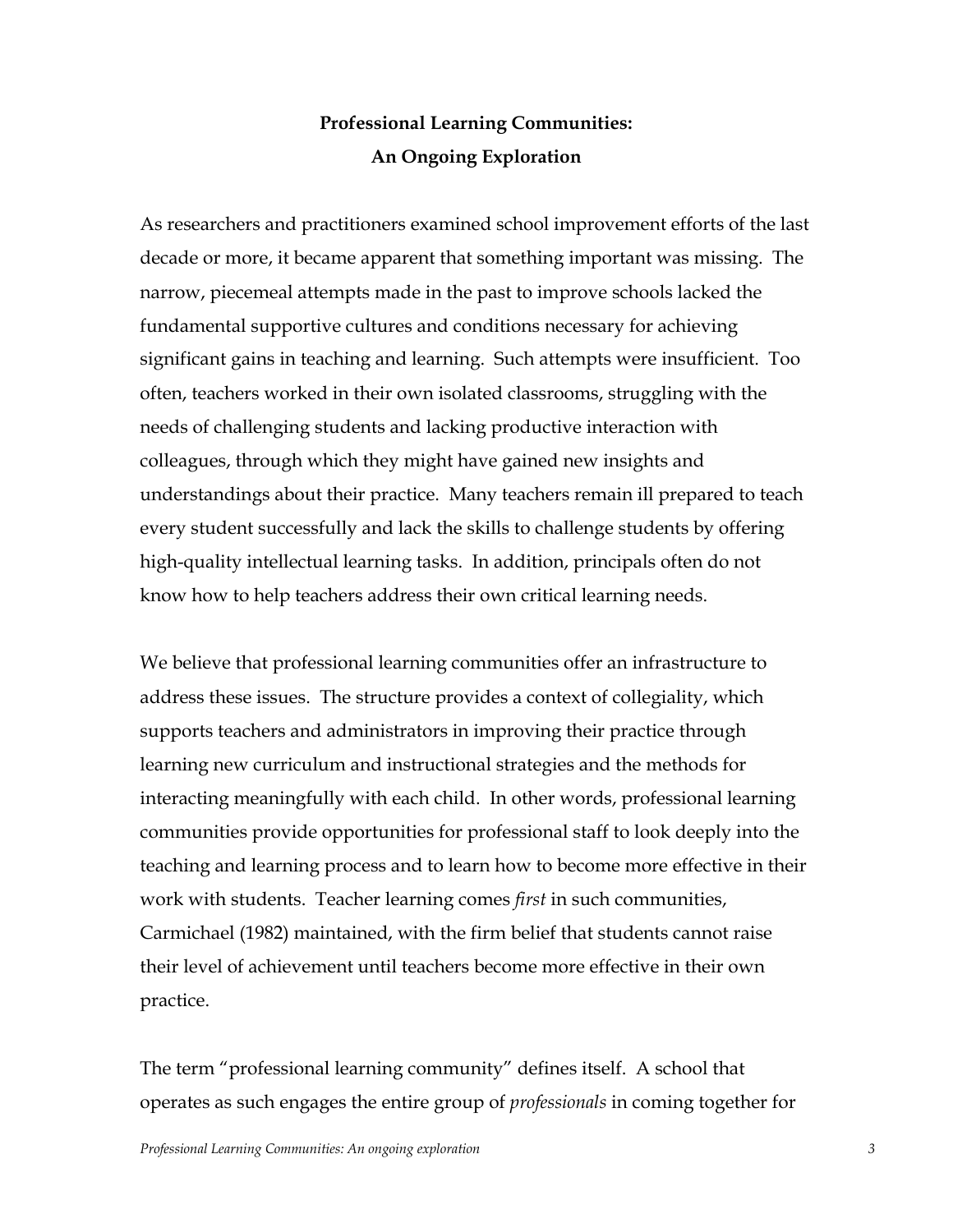*learning* within a supportive, self-created *community*. Teacher and administrator learning is more complex, deeper, and more fruitful in a social setting, where the participants can interact, test their ideas, challenge their inferences and interpretations, and process new information with each other. When one learns alone, the individual learner (plus a book, article, or video) is the sole source of new information and ideas. When new ideas are processed in interaction with others, multiple sources of knowledge and expertise expand and test the new concepts as part of the learning experience. The professional learning community provides a setting that is richer and more stimulating.

In the publication *Professional Learning Communities: Communities of Continuous Inquiry and Improvement*, Hord (1997) noted that there was no universal definition of a professional learning community. Based on an extensive literature review of the subject, Hord conceptualized professional learning communities as schools in which the professional staff as a whole consistently operates along five dimensions: (1) supportive and shared leadership, (2) shared values and vision, (3) collective learning and application of learning (formerly identified as collective creativity), (4) supportive conditions, and (5) shared personal practice.

Establishing a professional learning community within a school does not occur quickly or spontaneously. It requires dedicated and intentional effort on the part of the administrator and the professional staff. Each dimension develops at its own pace, many times overlapping with other dimensions.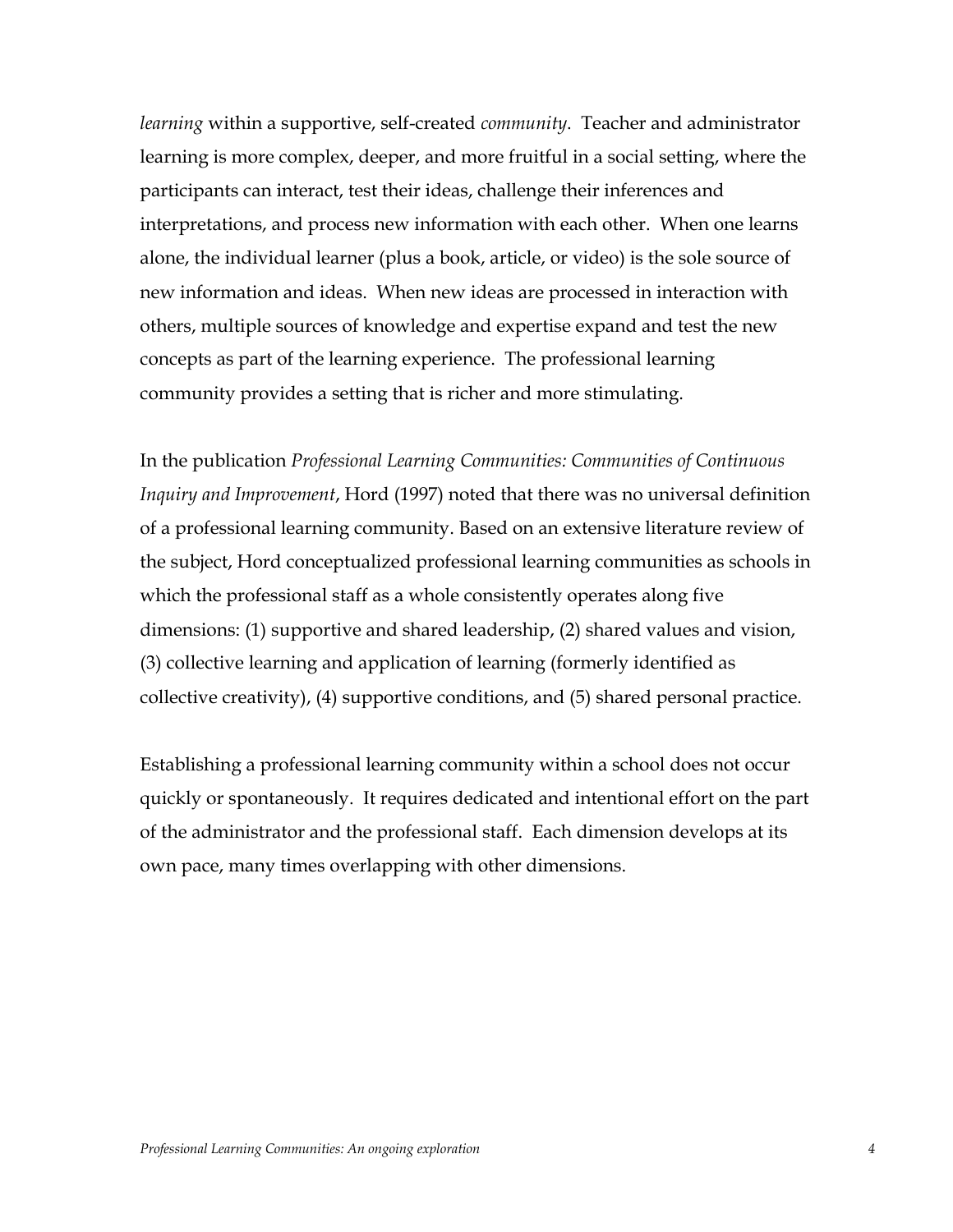#### **A Review of the Five Dimensions**

#### **Supportive and Shared Leadership**

School change and educational leadership literature clearly recognizes the influence of the role of campus administrator on school improvement (Hord, 1992). This leadership provided by individuals within the school is critical in guiding and supporting successful implementation of new policies and/or practice. Within professional learning communities, the traditional role of omnipotent principal has been replaced by a shared leadership structure. In such a model, administrators, along with teachers, question, investigate, and seek solutions for school improvement. All staff grow professionally and learn to work together to reach shared goals. Campus administrators provide the necessary organizational and structural supports for such collaborative work among staff. Administrators display a willingness to participate in collective dialogue without dominating, and they share the responsibilities of decision making with the staff.

## **Shared Values and Vision**

A fundamental characteristic of the professional learning communityís vision is its unwavering focus on student learning. The shared values and vision among school staff guide decisions about teaching and student learning, and support norms of behavior. In this community, the vision is what Martel (1993) would define as "a total quality focus" (p. 24). The values, as noted earlier, are embedded in the day-to-day actions of the school staff, wherein the learning community engages and develops the commitment and talents of all individuals in a group effort that pushes for learning of high intellectual quality. These values then create the norms of a self-aware, self-critical, and increasingly effective professional organization, utilizing the commitment of its members to seek ongoing renewal and improvement (Sirotnik, 1999; Little, 1997).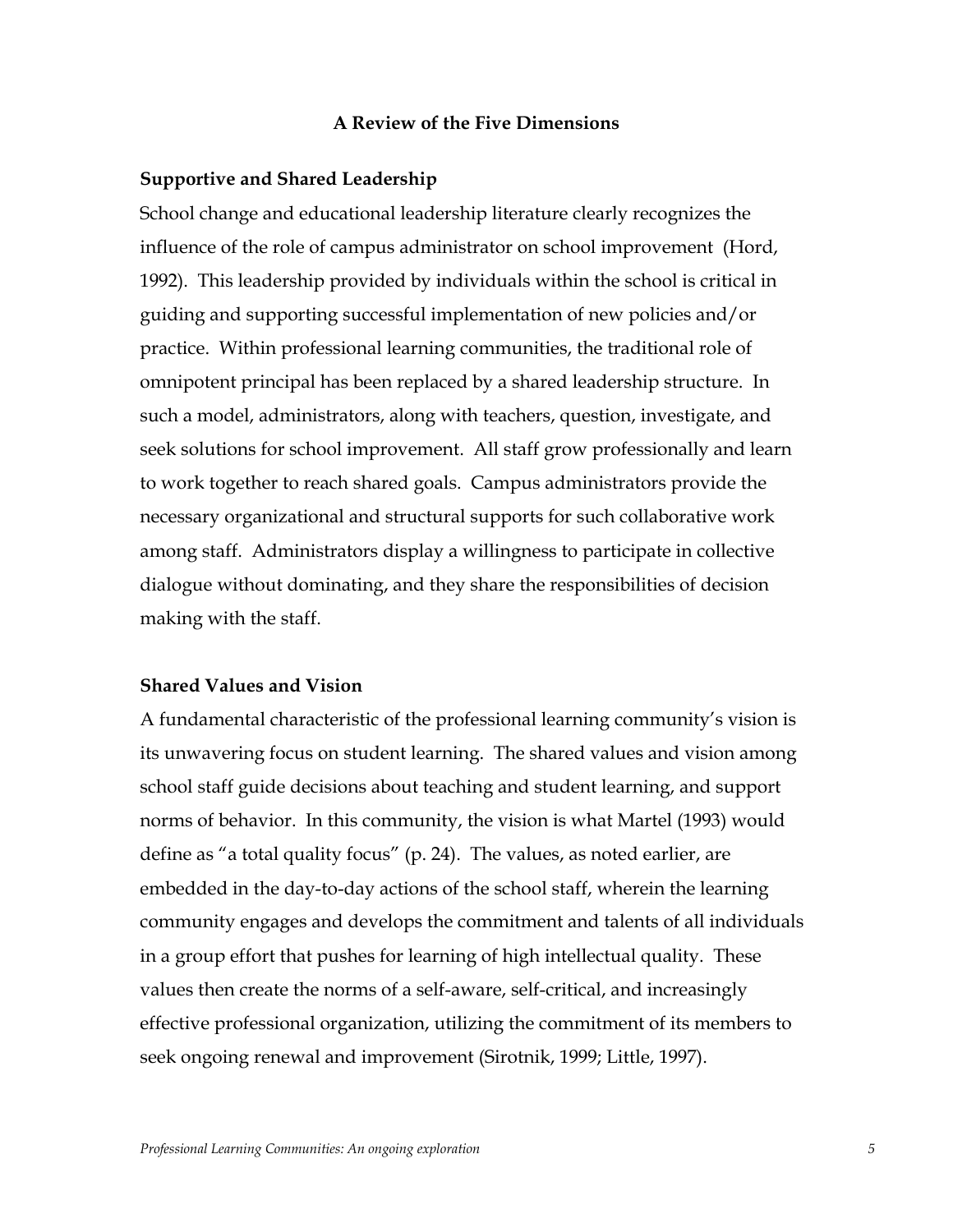#### **Collective Learning and Application of Learning**

Originally "collective creativity" (Hord, 1997), the name of this dimension has been changed to reflect more accurately the learning, and the application of learning that occurs. Professional learning communities engage school staff at all levels in processes that collectively seek new knowledge and ways of applying that knowledge to their work. The collegial relationships that result produce creative and appropriate solutions to problems, strengthening the bond between principal and teachers and increasing their commitment to improvement efforts. Such schools move beyond discussions of revising the schedule or establishing new governance procedures to focus on areas that can contribute to significant school improvement - curriculum, instruction, assessment, and the school's culture. High standards are adopted in all content areas, and professional staff take the responsibility to ensure high levels of achievement for all students. Teachers use a pedagogy that establishes relevance of the curriculum, and students are engaged in learning activities that respond to their cultures and needs as learners (Reyes, Scribner, & Paredes Scribner, 1999). Educators seek the best strategies and instructional practices to engage their students in learning, and they make the necessary adjustments to respond to the students' diverse learning needs.

#### **Supportive Conditions**

 Structures that support the vision of a school and learning community are vital to the effectiveness and innovation of teaching at the classroom level. Creating supportive structures, including a collaborative environment, has been described as "the single most important factor" for successful school improvement and "the first order of business" for those seeking to enhance the effectiveness of their school (Eastwood & Louis, 1992, p. 215). Hord (1997) cited two types of supportive structures found within professional learning communities: structural conditions and collegial relationships. The structural conditions include use of time, communication procedures, size of the school, proximity of teachers, and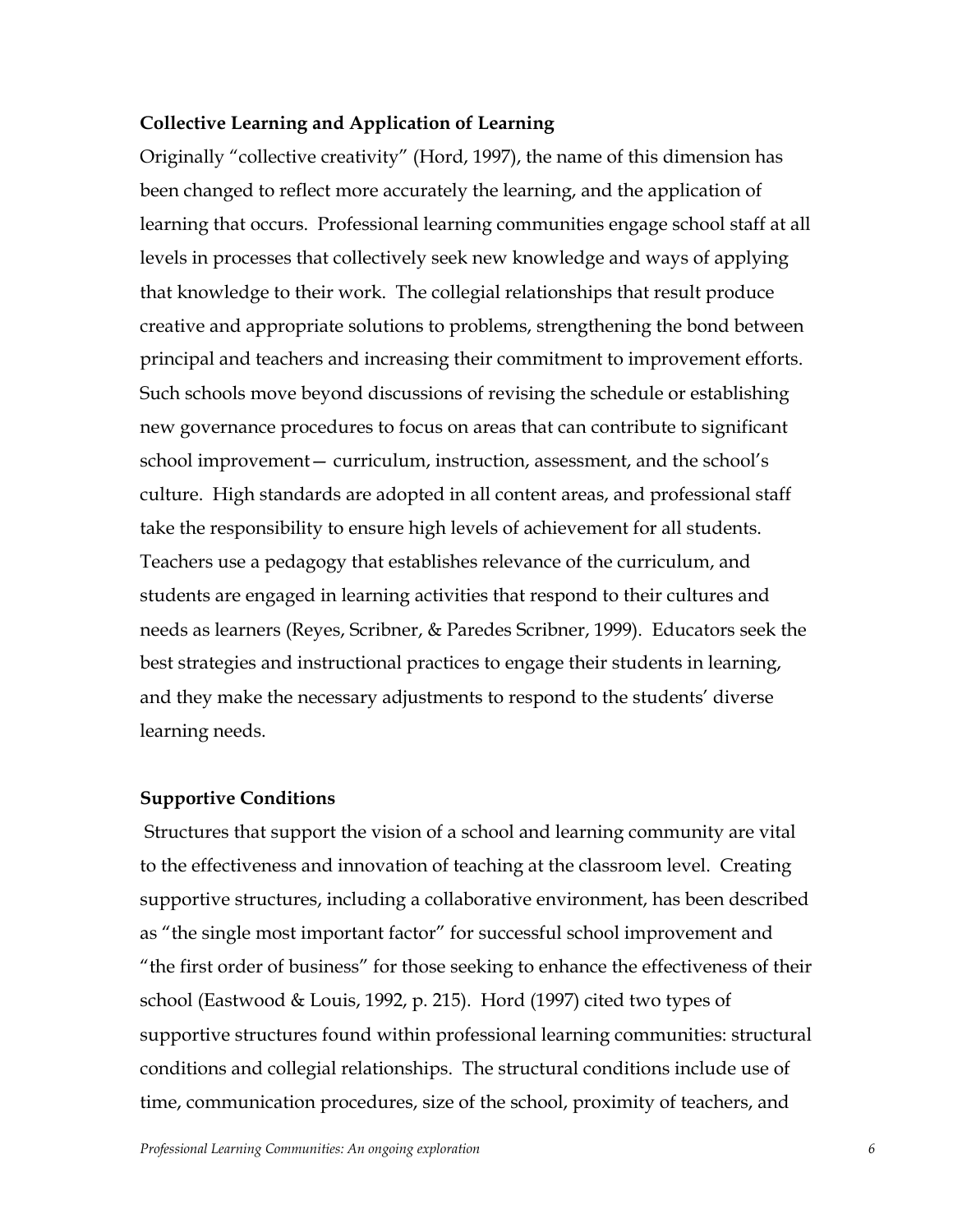staff development processes. Collegial relationships include positive educator attitudes, widely shared vision or sense of purpose, norms of continuous critical inquiry and improvement, respect, trust, and positive, caring relationships. Within professional learning communities, it is often necessary to find innovative ways to create the necessary time and resources to allocate to whole-staff learning, problem solving, and decision making. Creating supportive conditions is a key to maintaining the growth and development of a community of professional learners.

# **Shared Personal Practice**

Elmore (2000) states that "schools and school systems that are improving directly and explicitly confront the issue of isolation" by creating multiple avenues of interaction among educators and promoting inquiry-oriented practices while working toward high standards of student performance (p. 32). Teacher interaction within a formalized structure for collegial coaching provides the means for confronting the issue of isolation in professional learning communities. Through such interaction, teachers continue to build a culture of mutual respect and trustworthiness for both individual and school improvement, and they also exhibit increased commitment to their work. Shared personal practice is limited, even in highly functioning learning communities, and tends to be the last of the dimensions to develop. Darling-Hammond (1998) cites research reporting that teachers who spend more time collectively studying teaching practices are more effective overall at developing higher-order thinking skills and meeting the needs of diverse learners. Sharing personal practice requires a complete paradigm shift from traditional roles in education. It is, however, the clearest link to the classroom.

A professional learning community produces high levels of achievement for all students within an environment of continuous inquiry and improvement if it is focused on student results. It values and respects each of its members and insists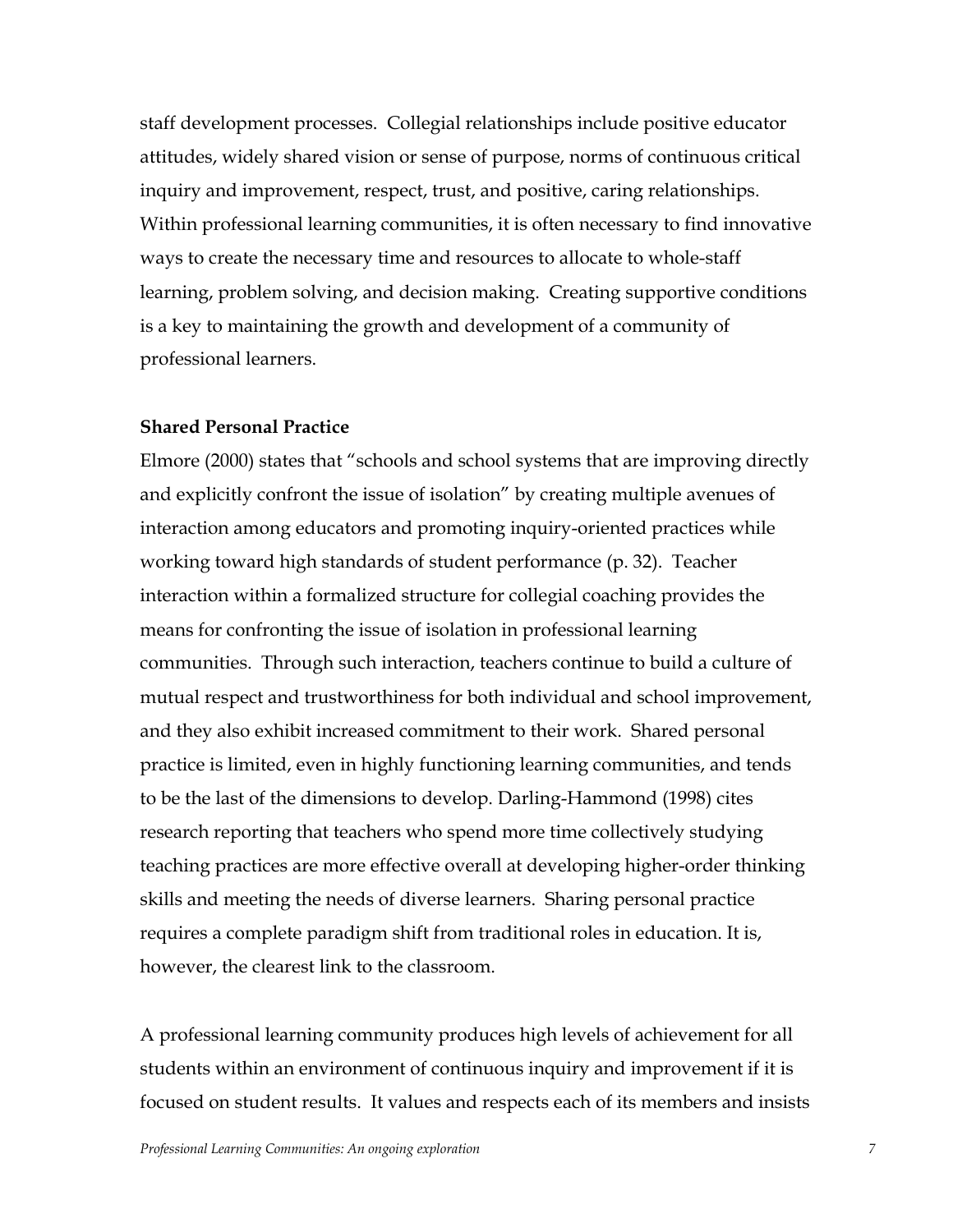that all students achieve to high standards. One factor organizes all contexts within a professional learning community, and that is the shared purpose of improving student learning outcomes. All members of such a community are invested in the learning and changing necessary to address the needs of all students and help them to achieve high standards of learning.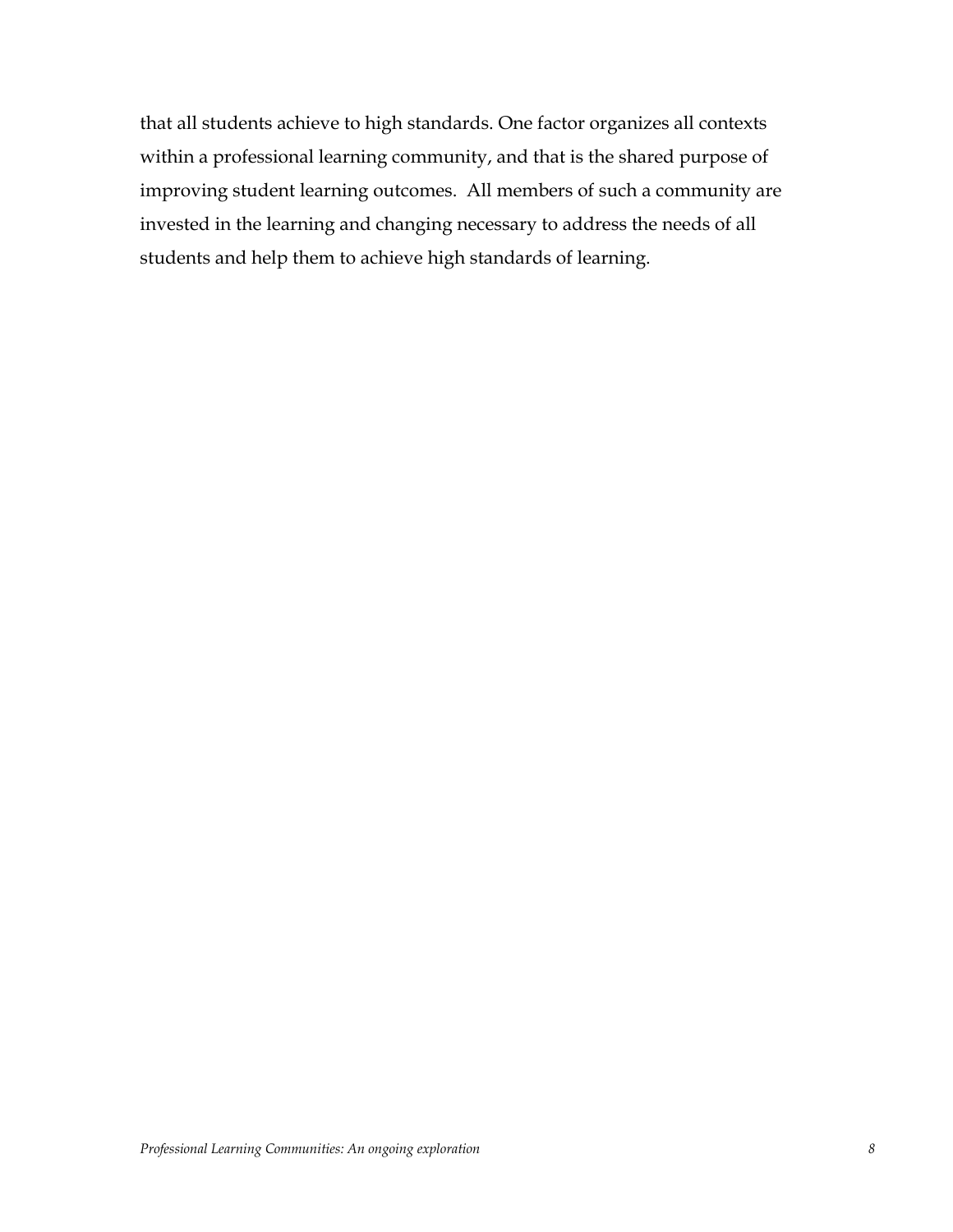## **Recent Literature**

#### **Benefits of Professional Learning Community**

In 1997, SEDLís first effort to understand, describe, and report on professional learning communities was published (Hord, 1997). Since that time, the literature has expanded. Reyes, Scribner, and Paredes Scribner (1999) espouse the benefits of professional learning communities in their work with Hispanic schools. In these schools, which were at one time characterized as low-performing, the creation of learning communities assisted staff in overcoming the implementation problems that had accompanied past reform efforts and also increased student achievement. School staff learned to develop their own capacities in order to produce improved student outcomes from year to year, despite increasing changes in their school and surrounding communities that made teaching and learning more challenging.

Thiessen & Anderson (1999) discuss means of transforming learning communities, in which learning by teachers is connected to school improvement and improved learning for students. The authors encourage collaboration, integration, and inquiry in schools, as well as continuous engagement in actions to challenge the conditions, the relationships, the responsibility and control, and the teaching and learning that shape a school. Through such ongoing inquiry, the authors agree, schools become stronger, more productive places where teaching has improved and increases in learning are evidenced by all students.

DuFour and Eaker (1998) also highlight professional learning communities, encouraging schools to reflect on their collective capacity to address the learning needs of their students. The authors conclude that ongoing improvement efforts can succeed only when a community of colleagues supports each other through the inevitable difficulties associated with school reform.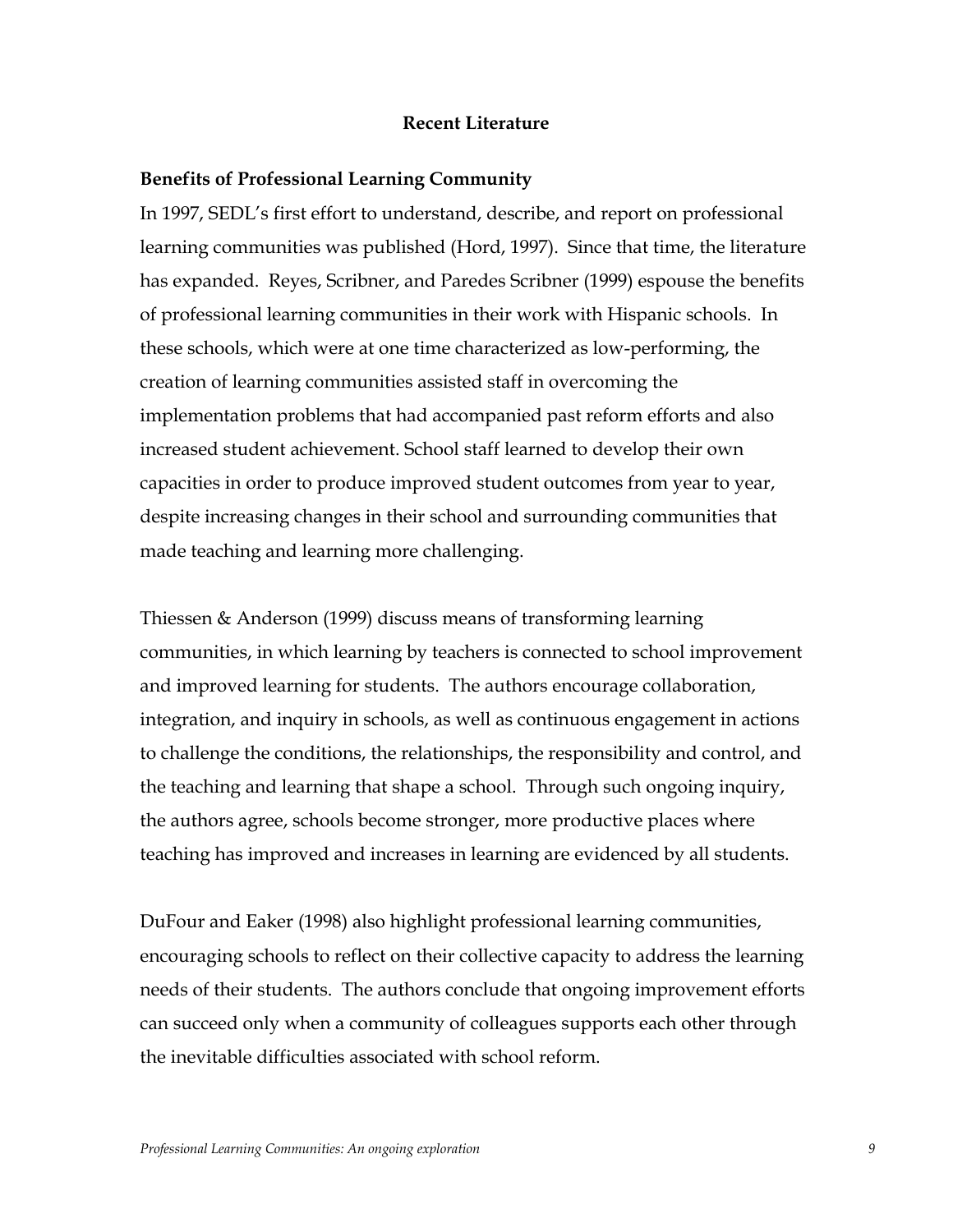Peter Senge, who is one of the founding fathers of the learning organization concept in the business sector (1990), has recently acknowledged the importance of learning communities in schools (2000). He recognizes schools as "a meeting ground for learning – dedicated to the idea that all those involved with it, individually and together, will be continually enhancing and expanding their awareness and capabilities<sup>"</sup> (p.  $6$ ).

Smylie and Hart (1999) emphasize that increased student learning is inextricably tied to teacher learning and collaboration, stating: "It has become increasingly clear that if we want to improve schools for student learning, we must also improve schools for the adults who work within them. . . . We have only recently come to understand that student learning also depends on the extent to which schools support the ongoing development and productive exercise of teachers' knowledge and skills (p.421)."

In their discussion of improving the organizational capacity of schools, Newmann and Wehlage (1995) specifically identify professional learning communities as a means to that end. The researchers say that such an arrangement, identified by clear and shared purpose, collaboration, and collective responsibility for student learning, is critical to effective teaching, and has a direct effect on the improvement of student learning.

Rather than becoming a reform initiative itself, a professional learning community becomes the supporting structure for schools to continuously transform themselves through their own internal capacity. Leithwood and Louis  $(1998)$  suggest that "the task is not just to create a school organization capable of implementing the current set of reform initiatives  $\dots$  in the context of today's turbulent environments. Rather, the task is to design an organization capable of productively responding, not only to such current initiatives in today's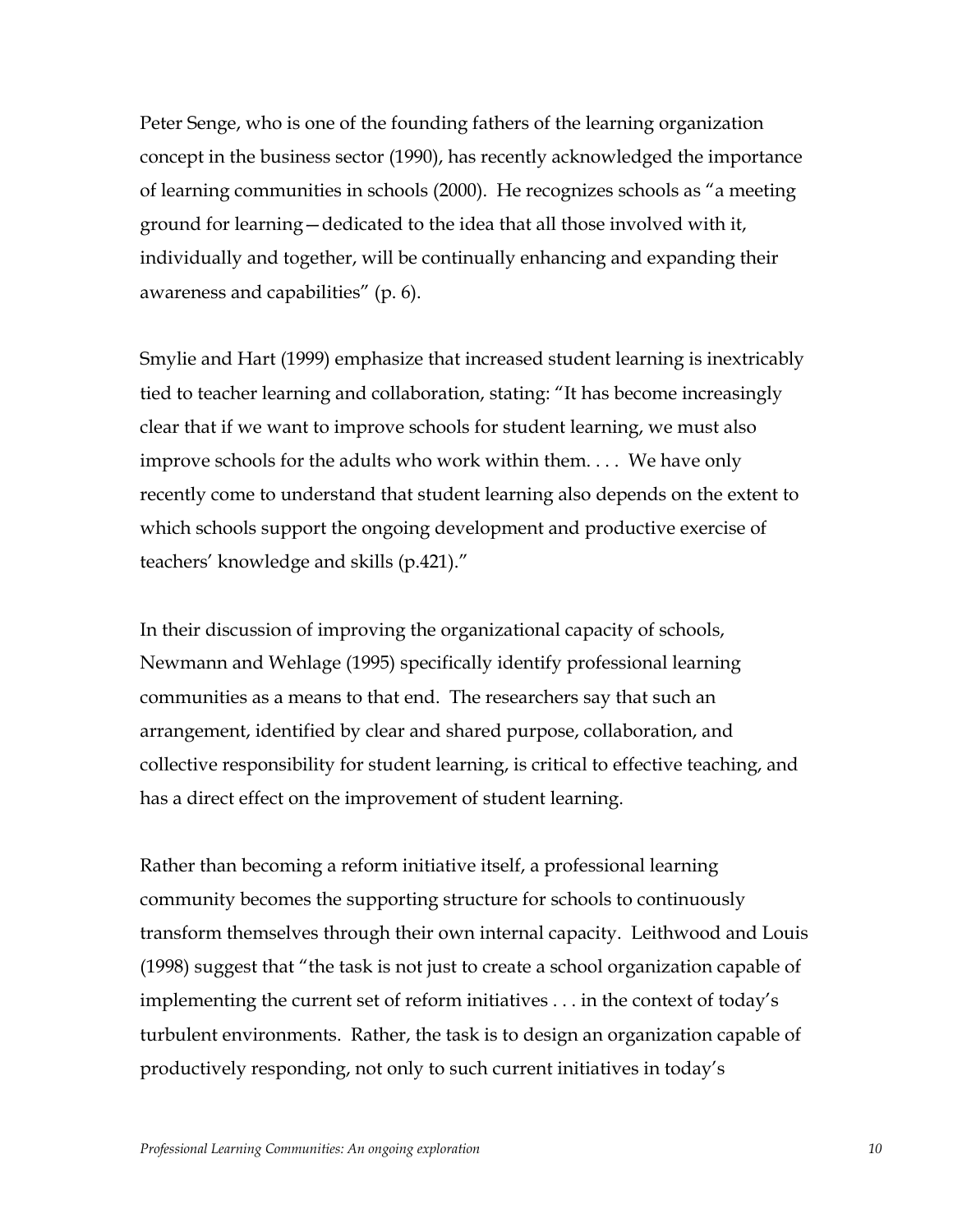environment, but to the needless number of initiatives, including new definitions of school effectiveness, that inevitably will follow<sup>"</sup> (p. 6).

#### **Developing a Professional Learning Community**

At this point, little has been written to guide schools toward professional learning community development. Rather, several researchers have written about developing *aspects* of the professional learning community, presenting specific strategies or tools for working with school staffs. For example, DuFour and Eaker (1998) discuss the elements and importance of the mission and vision in schools, and they walk the reader through activities that can be taken to revamp the mission and vision at their schools. Similar strategies are offered regarding the development of values and goals with school staff, but that is where the detailed examples stop.

Similarly, Wald and Castleberry (2000) offer tools and processes for developing vision, establishing staff development plans, and engaging staff in collaborative listening and learning. While useful and pertinent, the strategies they discuss are limited to particular events or situations and do not attend to the day-to-day processes for engaging staff in fully developing the five dimensions of professional learning communities.

Vision strategies are addressed also in Senge (2000), who emphasizes dialogue, reflection, and the mastery of five key disciplines (personal mastery, shared vision, mental models, team learning, and systems thinking) by school staff. Senge strongly urges readers to use their collective experiences in applying the five disciplines to the school setting, offering tools for school staffs to galvanize their learning and thus create schools that can address the issues of today by employing collective wisdom.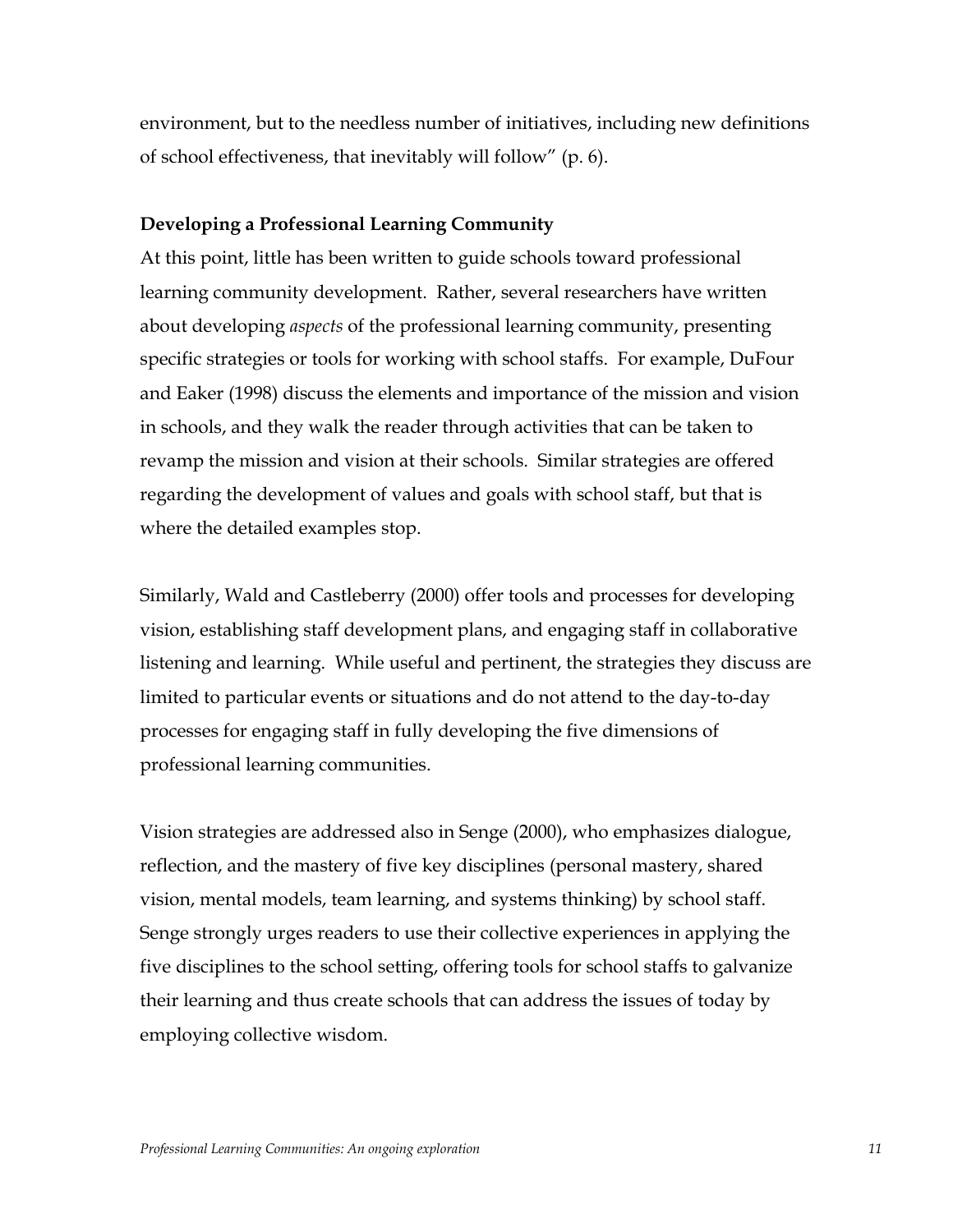#### **An Infrastructure for School Improvement**

The power and effectiveness of professional learning communities come from their position as communities of continuous inquiry and improvement. In order to help low-performing schools become communities of continuous inquiry and improvement, one must first acknowledge and understand the issues that are affecting those schools' efforts to make improvements. New programs or practices that do not acknowledge and address the underlying issues will merely scratch the surface, and are unlikely to be sustainable over time to benefit learning.

#### **Issues Impacting School Reform**

During the last two years, SEDL has engaged in a project that examined how schools undertaking comprehensive reform experienced these improvement efforts. Collectively, the sites displayed characteristics that are symptomatic of the challenges in public education across the nation–achievement scores were consistently low or falling, students were unhappy and/or unmotivated, parents were ignored, community members were disengaged, and school staff did not believe they could affect student learning.

The objective of this work was to engage in partnerships with low-performing schools and to assist them in undertaking comprehensive school reform efforts by providing resources, materials, and group facilitation. While SEDL staff did not go into the schools to create professional learning communities, each SEDL staff member was strongly committed to the professional learning community philosophy and its infrastructure to support school improvement efforts. The value of professional learning communities was reinforced when SEDL staff reviewed the first year's work at each site and identified five core issues that were significantly affecting schools' past and present efforts at improvement: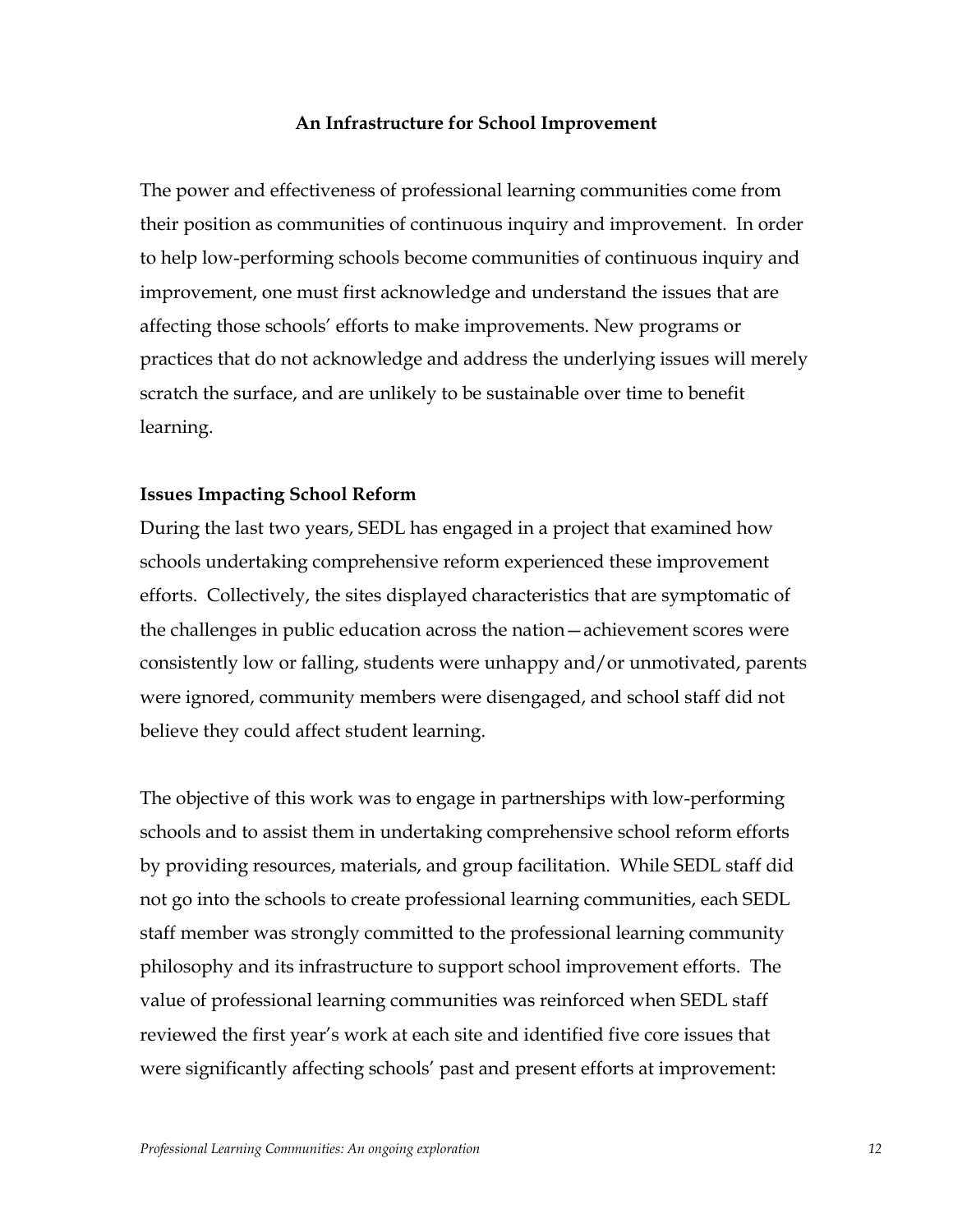organizational structures, focus of improvement work, personal and social dynamics, contextual influences, and leadership.

There are distinct parallels between the issues that low-performing schools are struggling with and the dimensions that support a strong professional learning community in higher-performing schools.

*Figure 1*

# **Relationship of Core Issues and Professional Learning Community Dimensions**



*Professional Learning Communities: An ongoing exploration 13*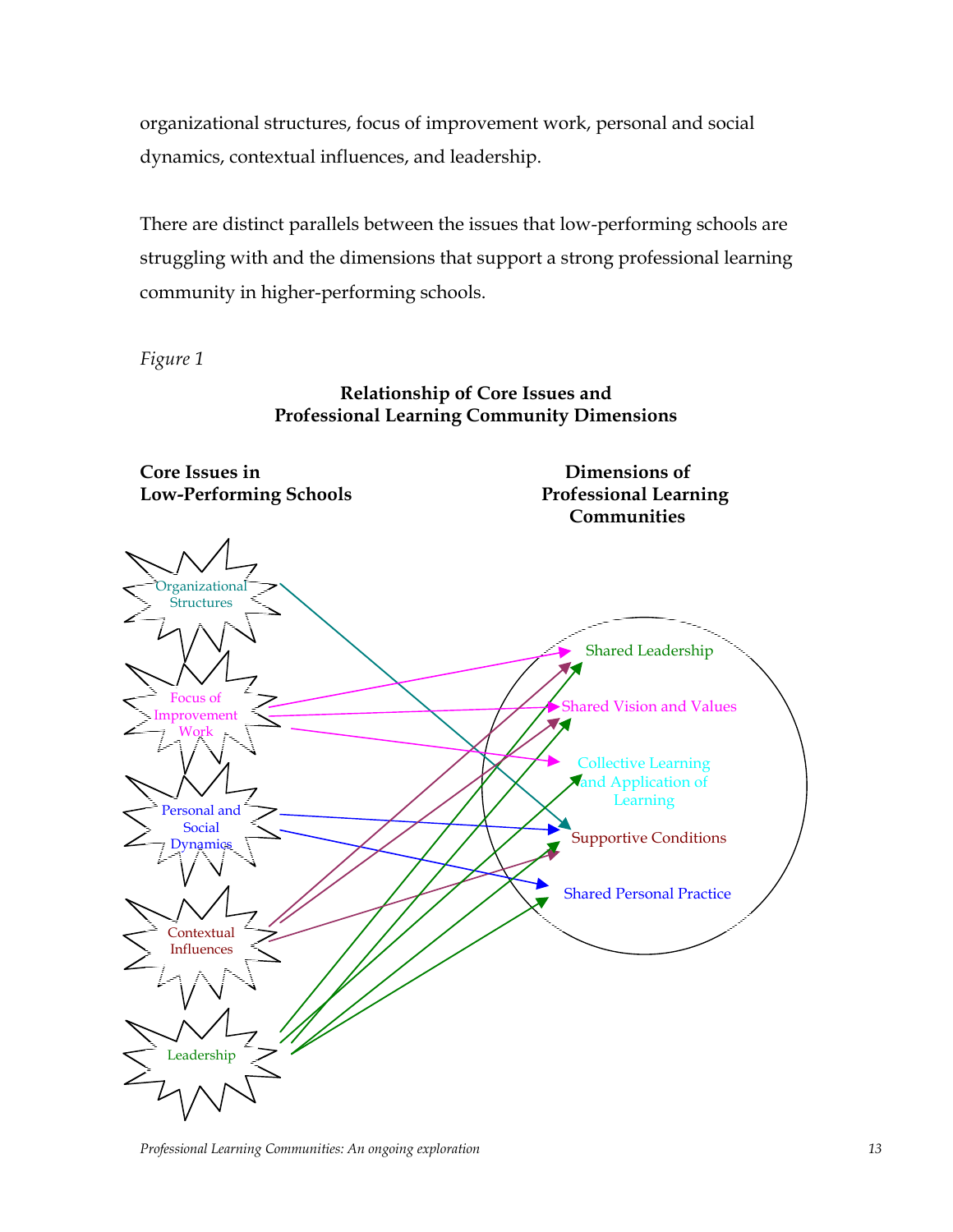Figure 1 displays how the two frameworks (five core issues in low-performing schools and five dimensions of professional learning communities) relate to each other.

The five dimensions of the professional learning community infrastructure *support* school improvement efforts while the five core issues constitute *barriers* to the improvement process. In reviewing these findings, SEDL staff confirmed the importance of a supportive professional learning community infrastructure. Low-performing schools are weak in the identified factors where professional learning communities are strong. The following is a brief clarification of each core issue (Morrissey, 2000), and its parallel(s) within professional learning communities.

**Organizational Structures.** With appropriate structures and processes in place, effective schools run efficiently. In the study schools, many of the necessary organizational supports were lacking, and the result was disorganization, unclear directions and processes, few to no avenues for problem solving or collaboration among staff, and frustrated teachers. Finding time for staff to come together for learning, problem solving or decisionmaking was difficult at these sites. Communication among school staff, district staff, and community members was weak, and organizational processes necessary to run the school efficiently were lacking, as well. A disconnect between purpose, intent, and action resulted at each of the sites.

Within professional learning communities, *Supportive Conditions* are provided for staff to go about their daily work and engage in learning together; the physical conditions of a school are attended to. Time is provided for staff to meet regularly in large and small groups. Acknowledging that finding such time is a critical component to their success, staff value the time provided by engaging in substantive work and learning together. Communication and organizational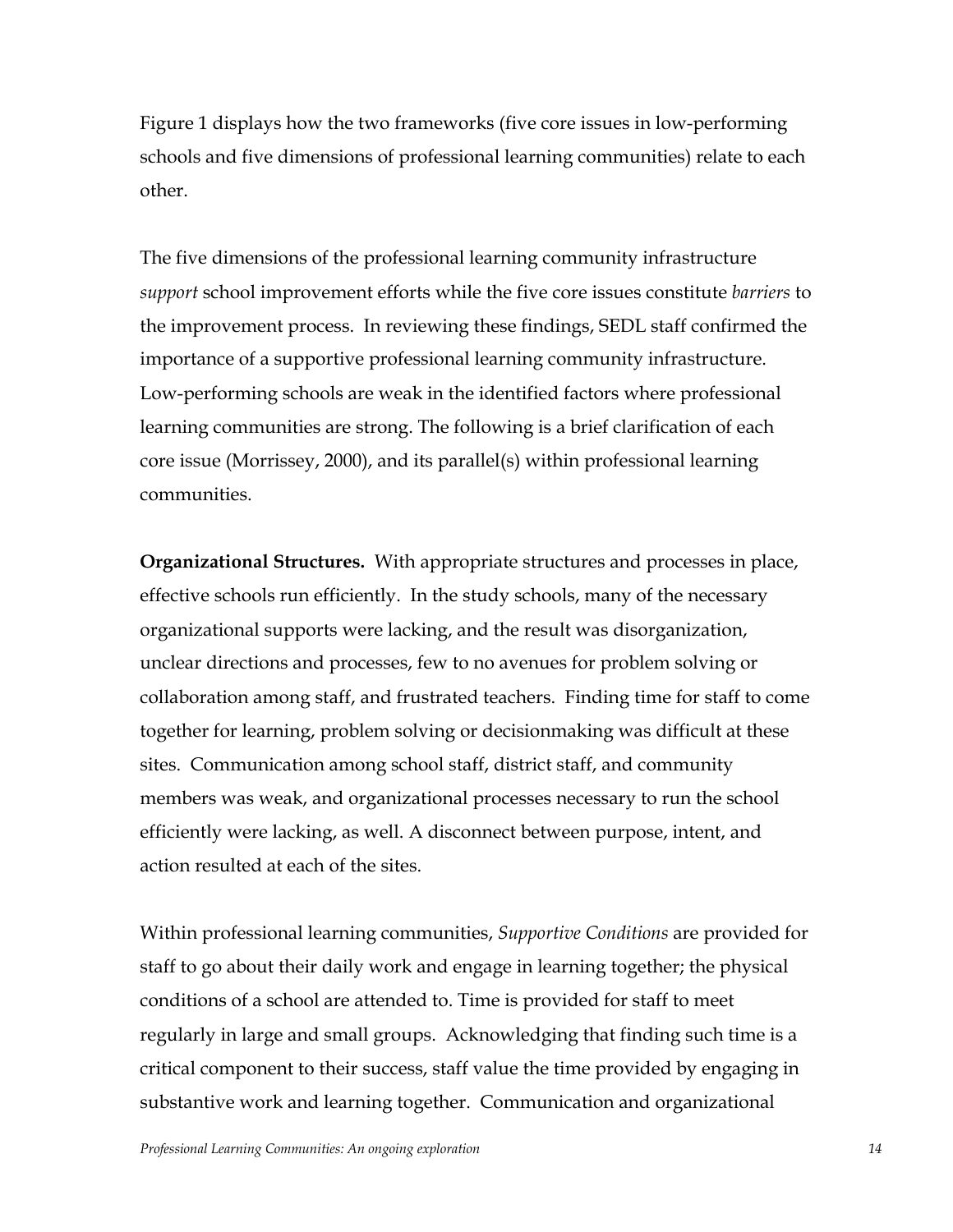processes run smoothly within the administrative office and among the school staff. Weekly or daily bulletins are issued, informing staff of events, decisions, and questions. Communication structures with the central office are clearly established, and parents are regularly informed of school events via newsletters and phone calls.

**Focus of Improvement Work.** Maintaining an undeviating focus on students is central to identifying and articulating purposeful intent for any school's reform work. Such a focus was lacking at the comprehensive reform sites. Often, small groups or individuals appeared to have a grasp of the overall intent of improvement work at the sites, but staff-wide common focus and effort were not apparent. Also significant were the low levels of teacher empowerment found within these schools—teachers' ability and willingness to access information, identify needs and potential solutions, and engage in self-study were limited. The result was inconsistency of purpose, mixed messages, and inefficient implementation of instructional strategies across the sites. Staff were unclear about the usefulness of examining student achievement data, did not participate in collaborative problem solving, and held low expectations with regard to their students' achievement potential. These schools did not seek information by tapping into research or literature regarding best practices, and they made little use of available technical assistance providers. In addition, each school site struggled with conflict among the staff and had limited resolution strategies in place.

The focus of school improvement work within professional learning communities is supported and maintained by three dimensions, *Supportive and Shared Leadership, Shared Values and Vision*, and *Collective Learning and Application of Learning*. In schools with the professional learning community infrastructure, the values and vision are clearly established and articulated among staff. The shared vision is used as a lens for all improvement initiatives, and it provides the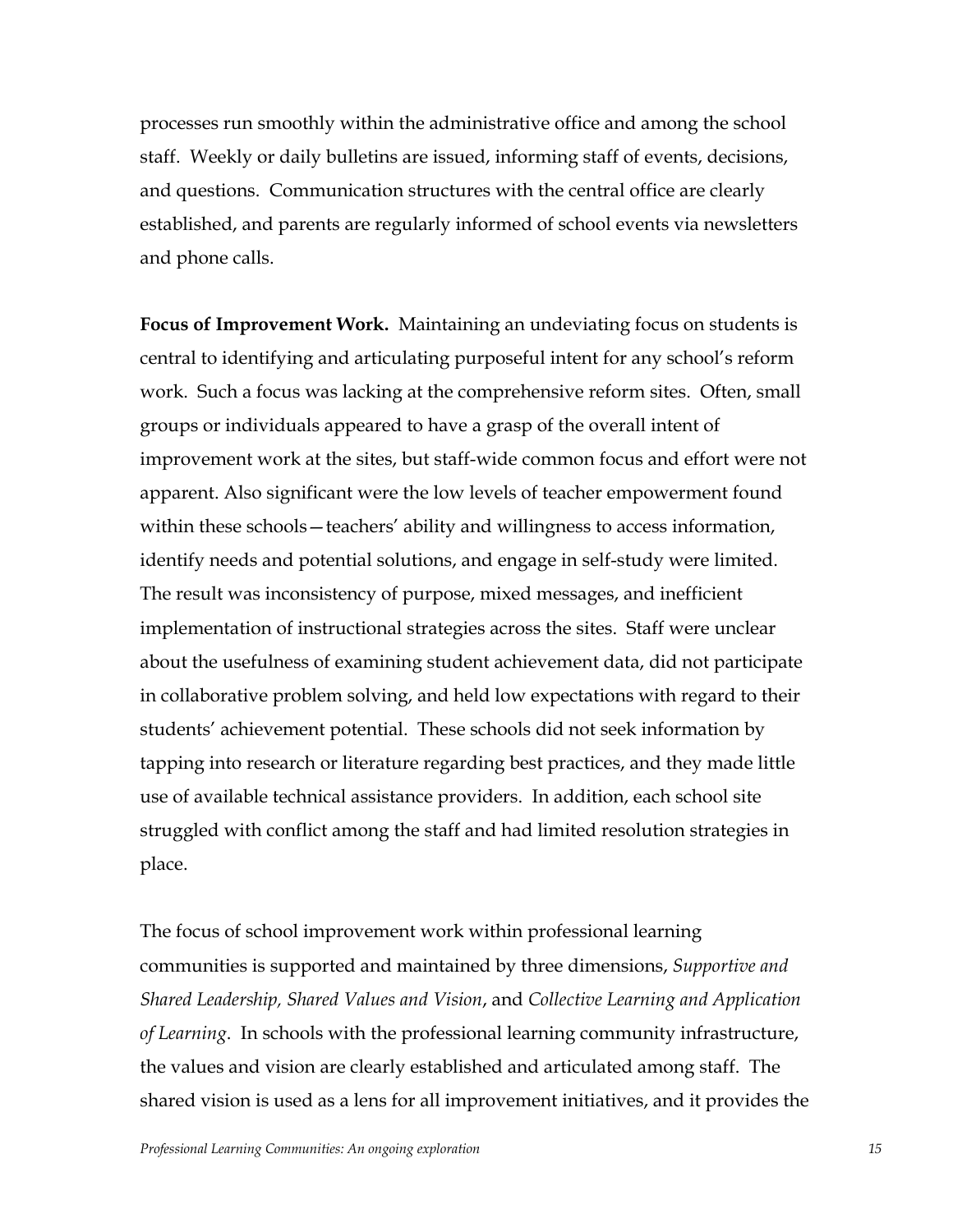foundation for the work the staff engages in together. Data are analyzed with the focus in mind, and current research and literature are examined and discussed among staff, in order to identify best practice for their school. This collective learning provides opportunities for professional staff to discuss the needs of their students and engage in study to inform their teaching practices in addressing those needs. *Supportive and Shared Leadership* plays a part in maintaining the focus by using the vision with the staff to guide decision making. Campus principals, through their words and actions, also model the vision on a daily basis for staff, students and parents/community.

**Personal and Social Dynamics.** A culture of trust, mutual respect and regard within relationships, and collective engagement of staff and administrators are components of effective schools. However, the personal and social dynamics at the study sites varied substantially. At some schools, the staff were open with one another, and a certain level of trust had been established over time. At other sites, however, the culture was distrustful– or at best, unsupportive– of staffwide openness and respect. At each site there was the need to establish norms with the group about working together and set some precedents regarding group involvement. There were very few opportunities, either within school or outside of it, for staff to do fun things together, learn together, laugh together, or just get to know each other. Little or no work had been done with school staffs to acknowledge and value the differences in culture, experience, and expertise that they brought to the school environment. Due to the limited interactions among the staff, opportunities for building trust and collegial growth were hindered.

Again, the *Supportive Conditions* dimension in professional learning communities addresses these issues. The people capacities, which include positive attitudes and relationships, are valued and nurtured among staff. Norms that support the vision for the school are discussed and maintained by all professional staff, and efforts are made to keep communications clear, respectful, and caring.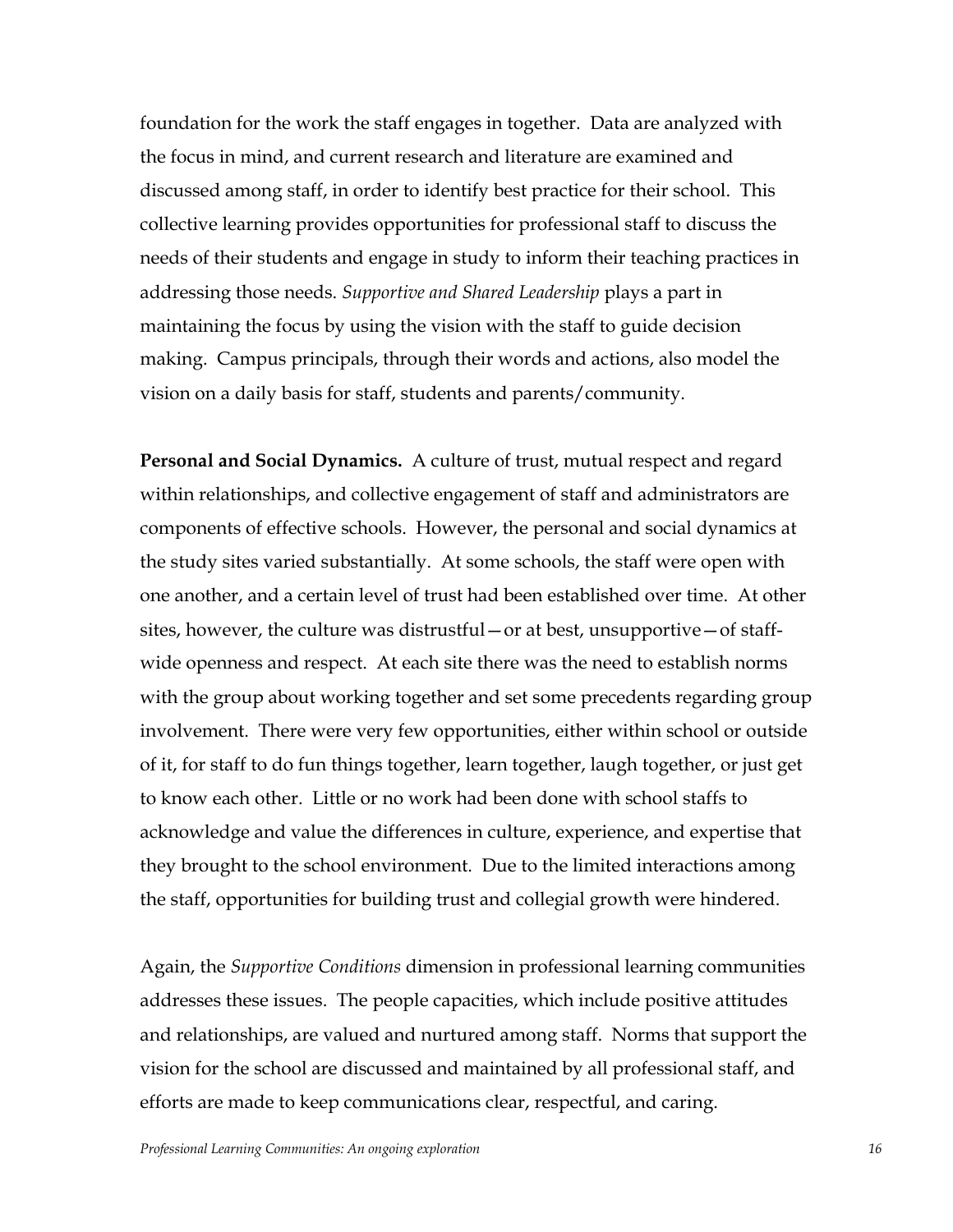Professional learning communities appear to function more as "families," engaging in problem solving and conflict resolution when needed. Another component of professional learning communities is *Shared Personal Practice*, which requires openness, trust, and respect among colleagues. Once positive relationships have been established among staff members, the sharing of teaching methods and strategies becomes a trusted and valued practice within the school community.

**Contextual Influences.** A school does not operate separate or apart from surrounding entities.

*School contextual factors* include: maintenance of the physical plant; relationships among students and staff; issues of culture, race, and education; and low expectations for staff as learners.

*Community contextual factors* include: negative media; concerned board members; disputes between communities; staff discomfort in working with parents and community members;

*District contextual factors* include: numerous requests of schools with regard to policies; administrivia; organized systems for maintaining data, resources/materials, and record keeping.

*State-level contextual factors* include: communication of policies, adoptions, and mandates that have significant impact on the operation of schools. In the case of these low-performing schools, each set of contextual factors deeply affected progress in school improvement.

Within professional learning community schools, the *Shared Vision and Values* and *Supportive Conditions* that are in place temper the various contextual influences. School conditions for learning are reflected in the shared vision among staff and students, maintaining a pleasant teaching and learning environment, with positive relationships with students and high expectations for all. Communication lines between the school and the community, as well as the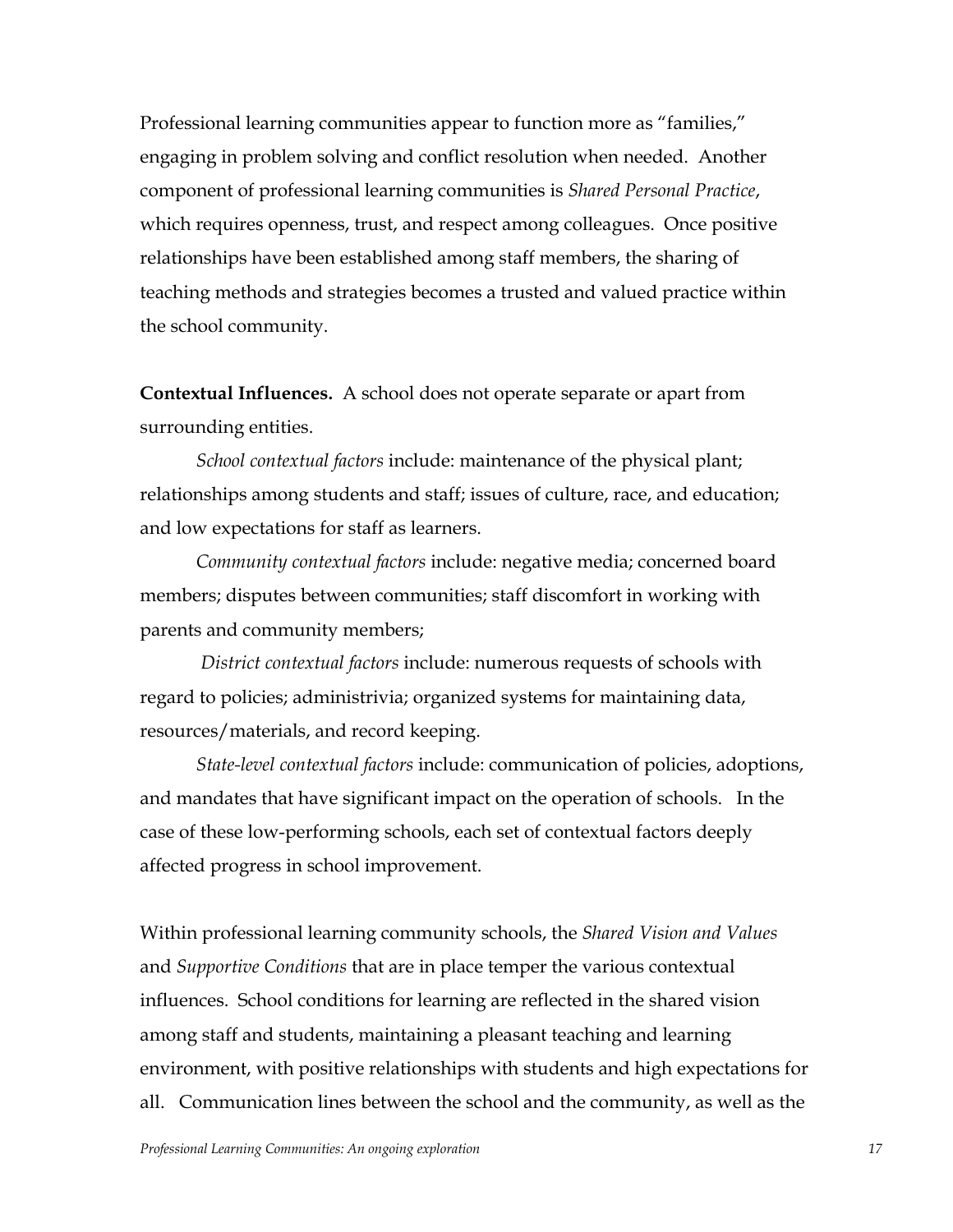district office, are open as the result of positive working relationships. In an aspect of the *Supportive and Shared Leadership* dimension, requirements of the state are communicated to staff via the district office and the principal, who stays current on changes in policy and regulations.

**Leadership.** The most critical of the themes emerging from the first year of work was the leadership capacity of the principals, which had significant impact and influence on the other four core issues. Without identifying a shared focus for improvement, administrators could not guide their staff in developing and articulating a collective vision for their students or their school. This lack of clarity made it difficult for the administrators to model the vision or mental image of improvement through their actions with staff, students, parents, and community. The expectations of administrators for their staff and students tended to be based on historical norms and relationships, and high expectations were rarely modeled for staff or students. The absence of decision-making structures prevented teachers from being involved in long-range planning and resulted in unilateral decisions made by the administrator. A lack of organizational systems was apparent in planning efforts, in meetings, and in daily work. Systems for communication among staff and between school and home were also inadequate. Too often, administrators also left conflict to resolve itself, a situation that then became detrimental to the school and/or the staff.

*Supportive and Shared Leadership* in professional learning communities looks much different than in low-performing schools. Using their *Shared Values and Vision* as a lens, administrators guide the school with the participation of their professional teaching staff. Expectations are high for all staff and students, and the principal models those expectations daily in words and actions. Decisionmaking structures are developed and put into place by the principal to facilitate the involvement of teachers in decision responsibilities. The administrator is primarily responsible for developing the *Supportive Conditions* within their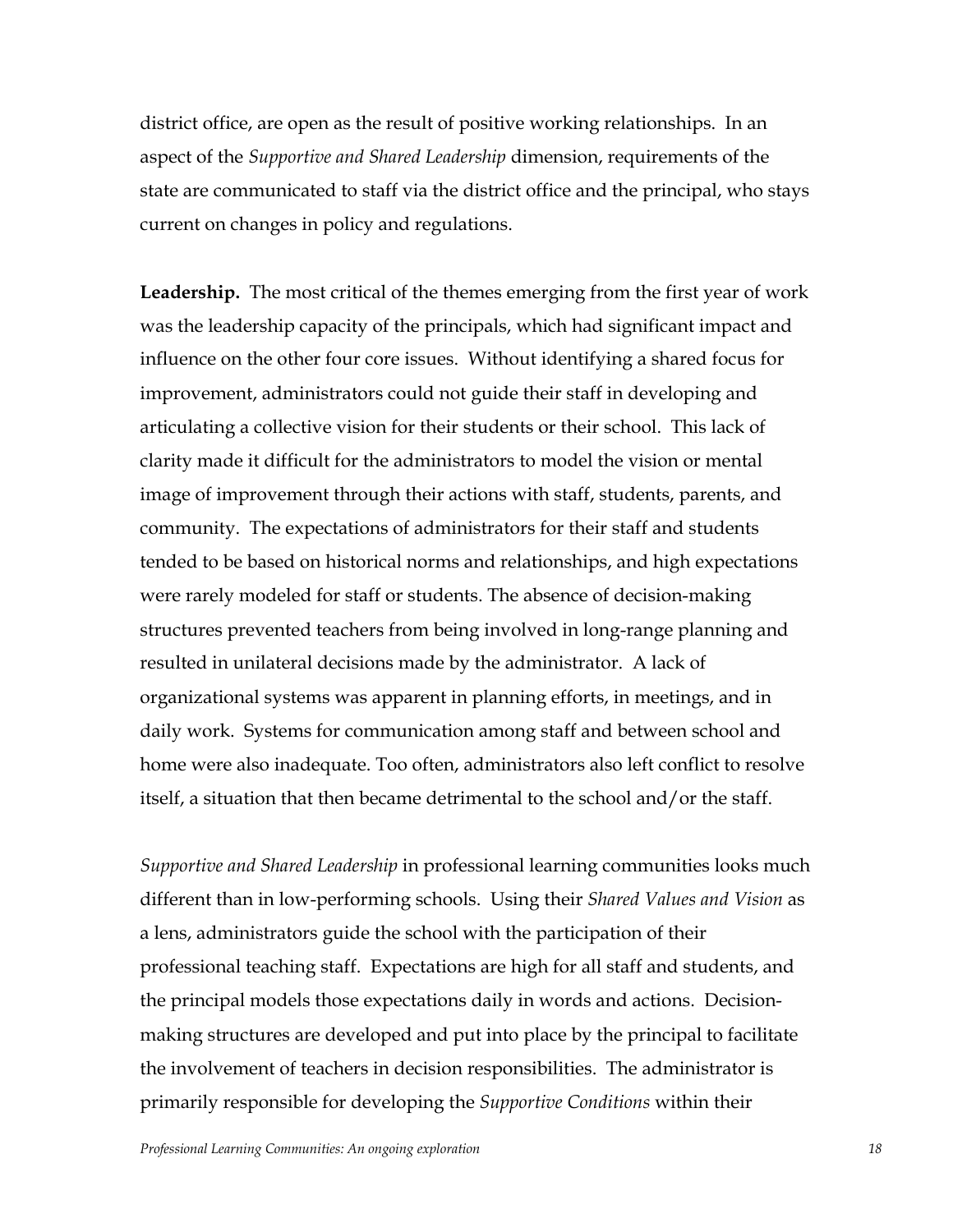school. In designing efficient systems for operation, communication, and learning, the principal influences the physical conditions within a school. In providing opportunities for staff to learn together, to have fun together, and to work together, the principal is developing the people capacities on the campus. The actions of leadership pave the way for *Collective Learning and Application of Learning* and *Shared Personal Practice* to occur within a professional learning community school.

It is interesting to note the parallels between the core issues affecting comprehensive reform at the low-performing schools, and the dimensions that support and nurture professional learning communities. Not only did the comprehensive school reform project provide evidence of the lack of development of school improvement infrastructures in low-performing schools but it also strengthened the argument for developing professional learning communities in all schools.

Research shows that low-performing schools can overcome the implementation problems that accompany reform efforts, and increase student achievement, when the staff and school are organized as a professional learning community (Lee, Smith & Croninger, 1995; Newmann & Wehlage, 1995; Reyes, Scribner & Paredes Scribner, 1999). In such cases, school staffs have learned to develop their own capacity in order to produce improved student outcomes from year to year. It is clear that the development of a professional learning community  $-\text{an}$ environment that nurtures and supports learning together, trust, respect, common goals, and high expectations for staff and students - can address the issues that many educators are struggling with in their schools today.

## **Guiding Questions for Learning**

A school that experiences consistently high student achievement scores is not necessarily a school that exemplifies a professional learning community.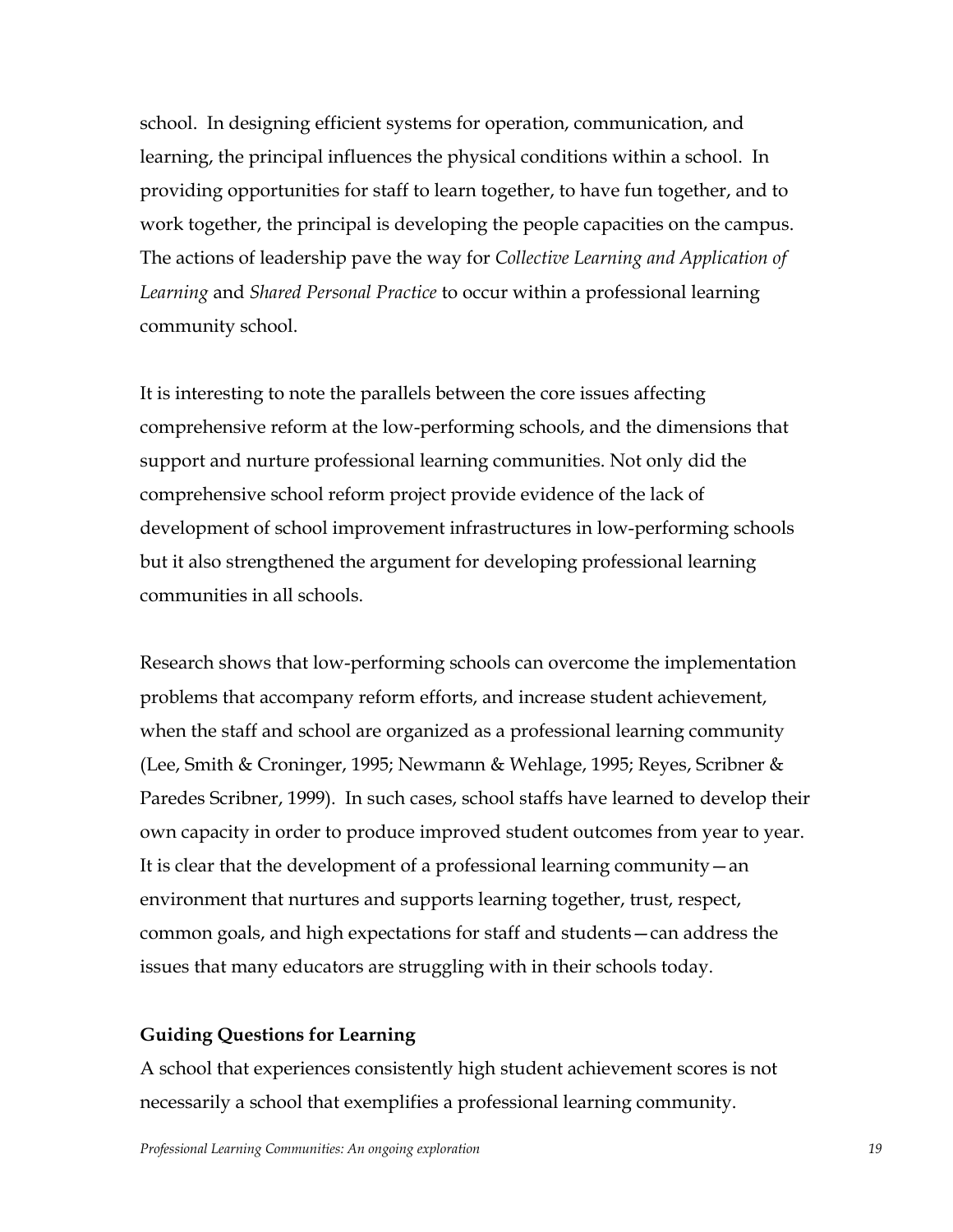Frequently, such a school is one in which student demographics or needs have not changed significantly over time and school staff have found a comfortable place in their teaching of the basics as assessed by achievement tests. If, however, this school staff is expected to address higher curriculum standards, if they are required to provide higher-quality intellectual learning tasks for their students, or if their community experiences a significant change in student population or demographics (not uncommon in our ever-changing society), they are often ill prepared to address their students' academic needs.

School staffs that work together as professional learning communities reach and maintain high achievement scores while engaging in continuous inquiry to address the diverse needs of students (Newmann & Wehlage, 1995). In the event of a significant change in this type of school, staff are prepared to accommodate the learning needs of their students and will have a structure in place to immediately address new situations. In fact, it is likely that such a staff will have been preparing for changes in advance, predicting the upcoming needs of their learners, and learning ways of revising their methods in preparation for change.

At a point when schools are increasingly expected to compensate for changes in family structures, shifting trends in popular culture and commercialism, poverty, violence, child abuse, substance abuse, teen pregnancy, and general social upheaval, it is clear that support systems for educators are critical. The ongoing process of inquiry and improvement within a professional learning community that is centered around meeting the needs of students nurtures the growth and change necessary for improving the effectiveness of the teaching and administrative staff. All members of the community are invested in helping *all* students achieve high standards of learning. It is with this focus that schools formerly struggling with such demands have been lifting themselves "up by the bootstraps" and making improvements that knock them off the lists of low-performing schools. Research continues to show that professional learning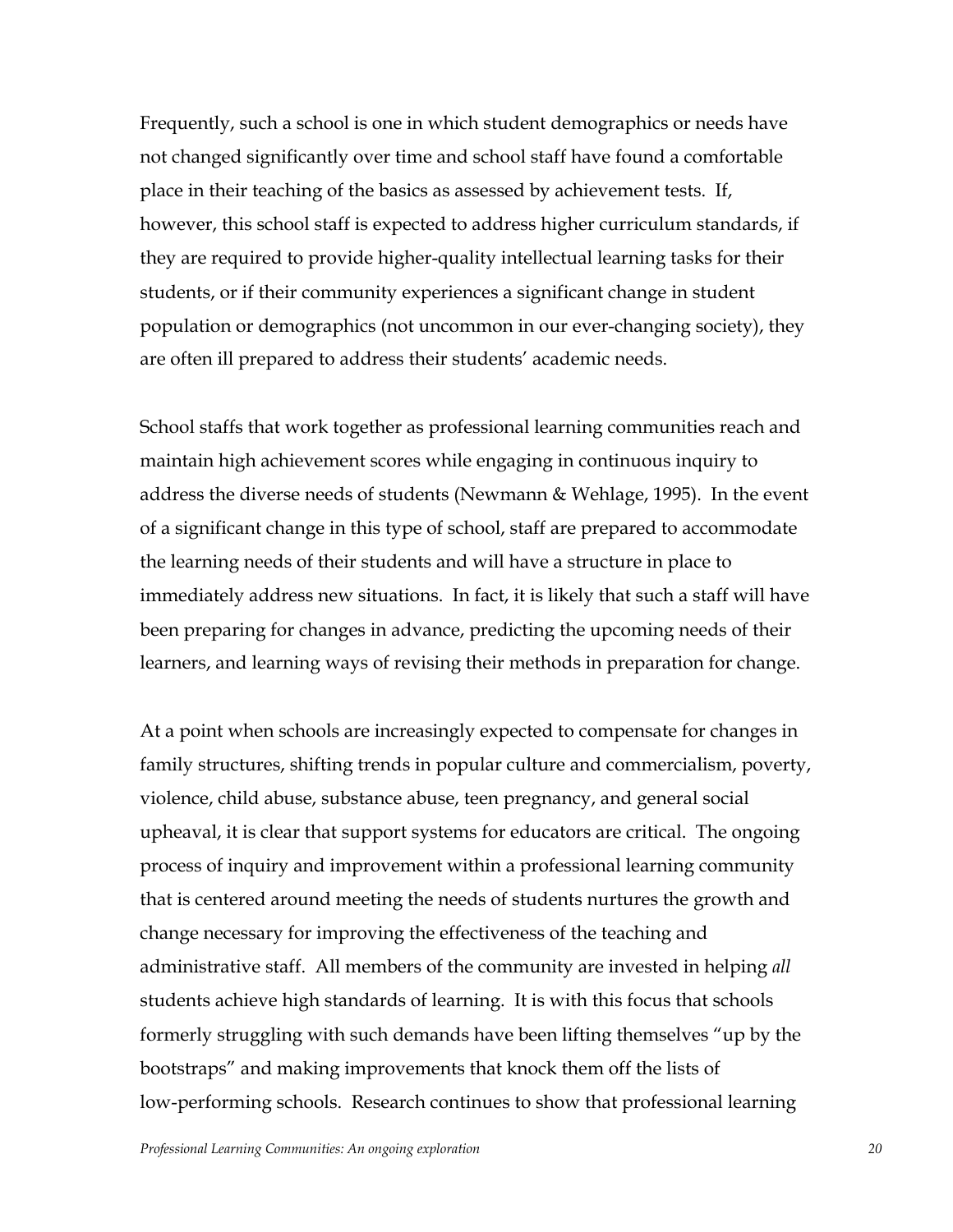communities provide the structures and assistance essential to educators who are addressing the increasingly diverse needs of their students (Reyes, Scribner,  $\&$ Paredes Scribner, 1999).

What the research lacks, however, is knowledge regarding the manifestation of professional learning community characteristics. What happens, or what is done, to turn a low-performing school into one that operates as a professional learning community, that then exceeds former expectations regarding student achievement and staff interaction? Are there key elements in schools that have made this transformation? If so, what are they? What processes or strategies are put in place to assist the growth and change of school staffs' professional practices into a community arrangement? What motivates school administrators and school staffs to examine their actions collectively and deeply and make significant turnarounds in their practice? What barriers get in the way of creating professional learning communities, and how do school staffs steer around them successfully? What elements of support are necessary for school staffs while they are undergoing the process of change to professional learning communities? Can this learning be taught, or is it simply the result of keen awareness, intrinsic motivation, and the resulting actions on the part of school staffs and/or administrators? What, if any, of this information can be replicated in schools across the country?

While the terms used to describe professional learning communities vary in the research literature, the dimensions of such communities are consistently thematic and are similar to the five identified by Hord (1997). The Southwest Educational Development Laboratory (SEDL) has been diligently focused on adding to that work. To that end, SEDL staff developed a new research agenda, with the intent not only to confirm the previously identified dimensions of professional learning communities but also to begin identifying actions taken by administrators,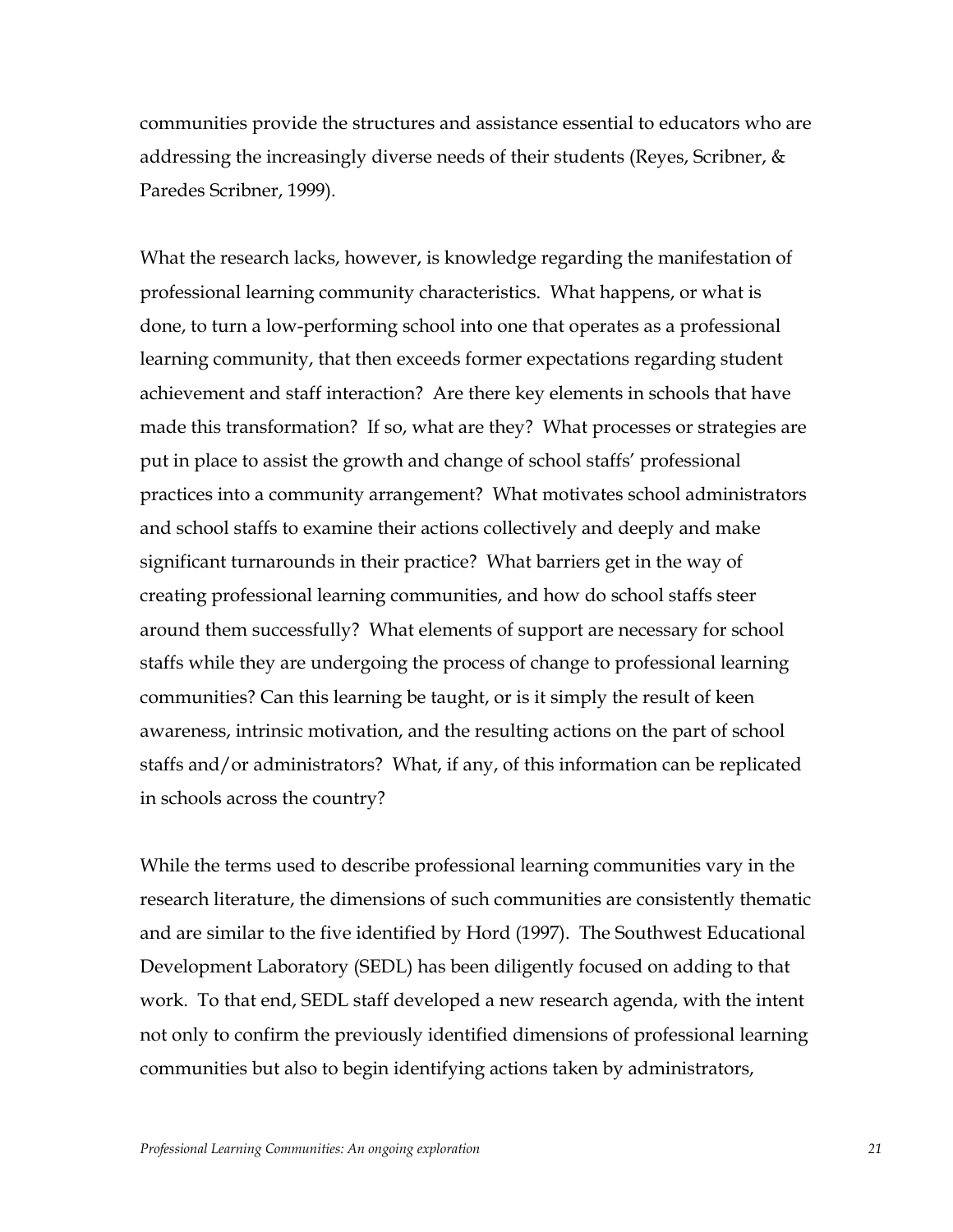teaching staff, and external change facilitators who are attempting to *develop* a professional learning community.

The remaining text of this document is the initial result of that work  $-\text{which}$ acknowledges and begins to answer the "How do you get there?" question that has been asked repeatedly by administrators and teachers when SEDL staff have shared research about professional learning communities. Our speculation is that schools continue to struggle with improvement issues because there is a significant disconnect between "what the research says" and the school's ability to put that research into practice while simultaneously balancing the daily struggles and dramas associated with the highly complex organizations that we call schools. Our experience suggests that research-proven practices can be more effectively transferred to the classroom when teachers have the support of their professional colleagues as they learn about and implement new programs and processes. This document will share what SEDL staff are learning about the actions of educators who are developing these communities of professional learners—how they've gotten there, or how they are presently working to get there.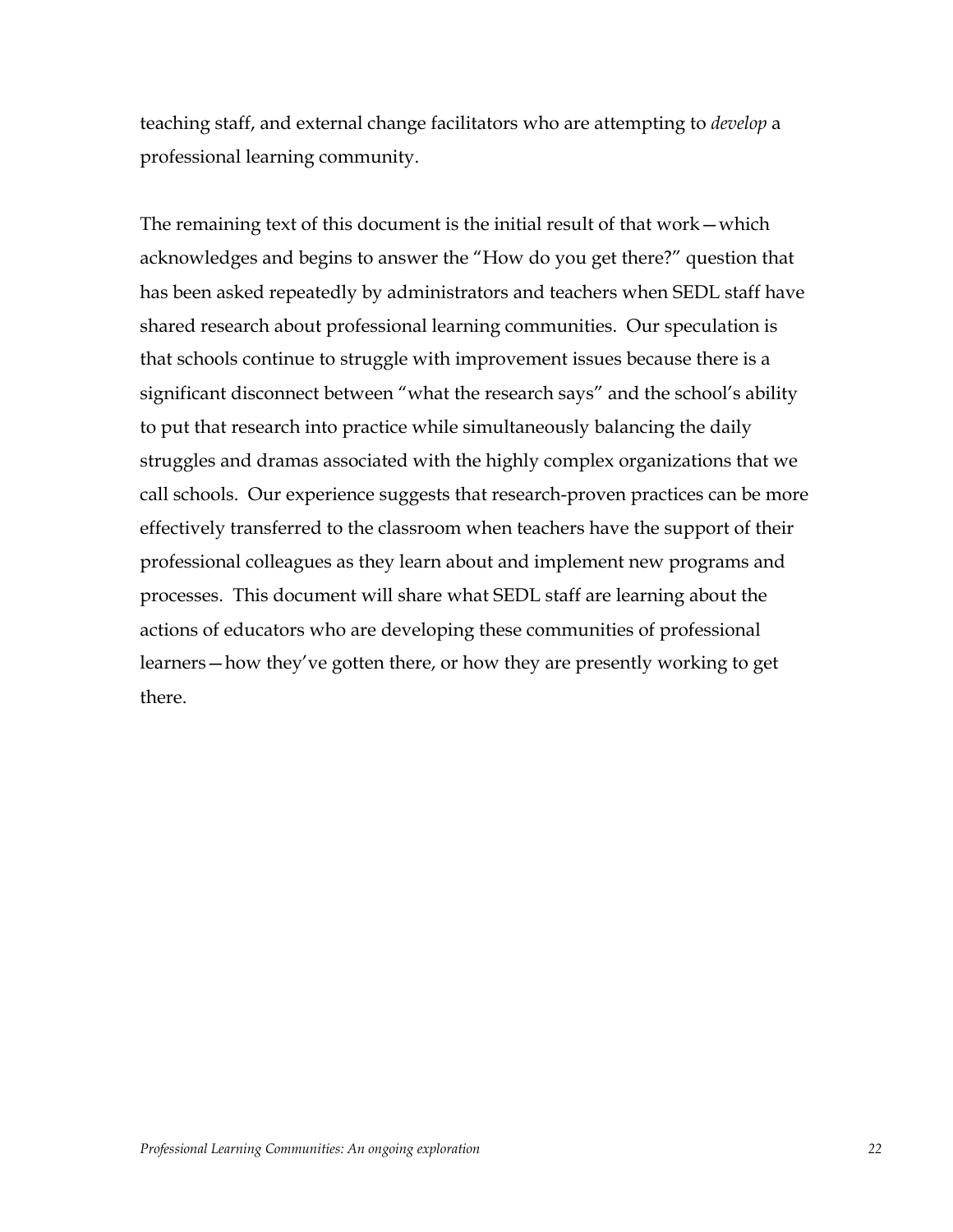#### **What We Are Learning**

Throughout our research on professional learning communities, four key themes emerged that will be echoed here: (1) A professional learning community is not a thing; rather, it is a way of operating. (2) Change requires learning, and learning motivates change. (3) When staff work and learn within professional learning communities, continuous improvement becomes an embedded value. (4) Professional learning communities exist when each of the five dimensions are in place and working interdependently together.

# **Theme 1: A Way of Operating**

A critical element in professional learning communities is the continuous engagement of staff in inquiry directed toward improving the learning of students. Such inquiry does not have an endpoint. Instead, it is a state of being, an ongoing process that is sustained over time and changes with the environment and the expectations. All professional members of the school are invested in their own learning and make the changes necessary to become more effective in addressing the needs of all students, helping them to achieve high standards of learning. Although Hord (1997) specified five consistent dimensions of a professional learning community, those were not intended to be a checklist, or a prescription. In the schools that SEDL has studied, all five dimensions were active, interrelated pieces, stable in challenging times, maintained by the school staff, and believed to be vital components of how the school functioned.

#### **Theme 2: The Relationship of Change and Learning**

Fullan and Miles (1992) stated: "Change is learning, loaded with uncertainty." In developing professional learning communities, SEDL has noted that change *requires* learning, based on the understanding that one cannot make improvement unless one knows *how* to improve. More simply stated, "You don't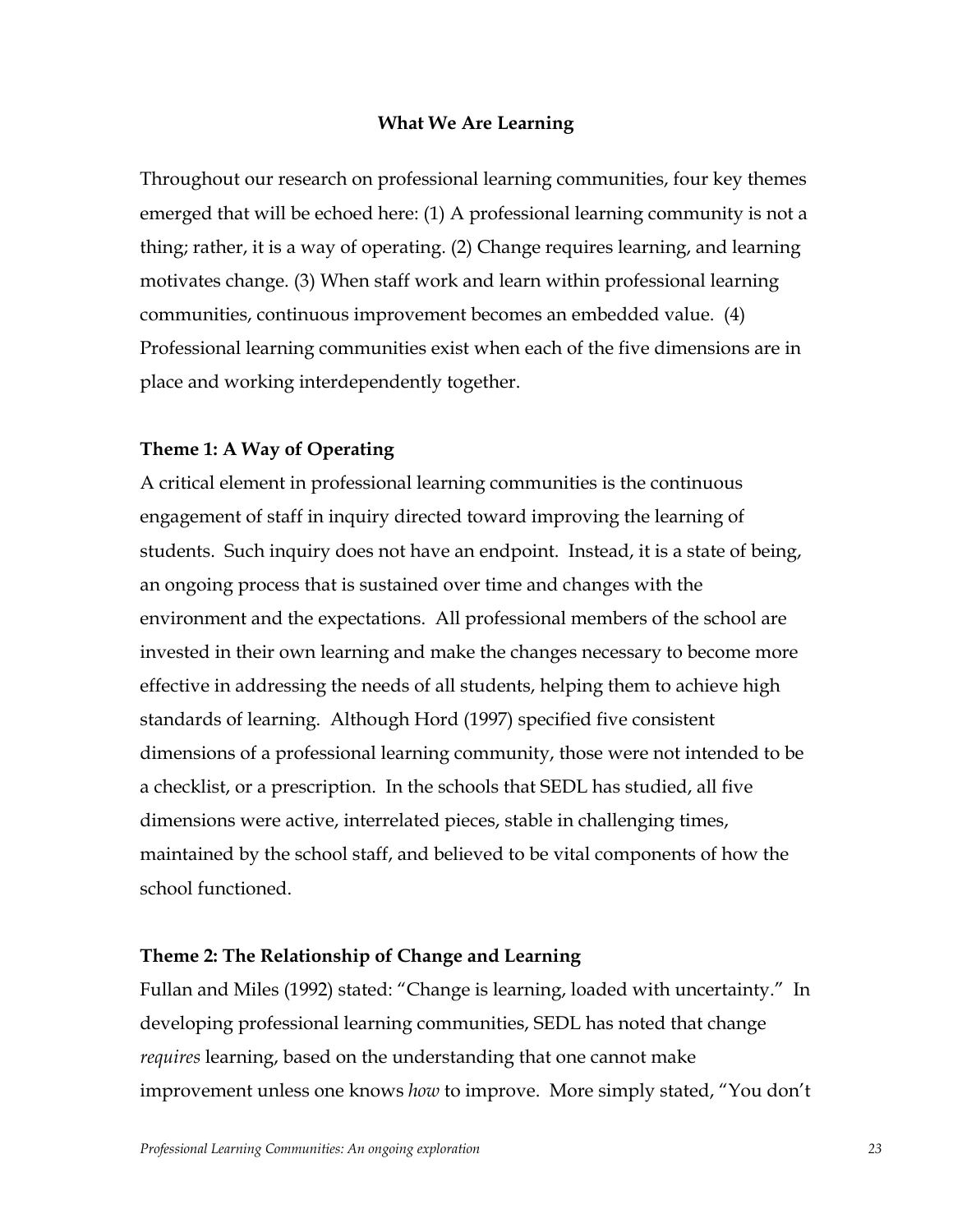know what you don't know." In order for school staff to appreciate and value the changes needed for improving teaching and learning, not only must there be clear reasons for making the changes but also staff must be given a road map of sorts. To value the change, educators must first learn all they need to know about the change.

Coupled with this is the speculation that learning *motivates* change. At many professional learning community sites, the learning engaged in by school staff motivated them, as individuals and as organizations, to make significant changes in their instructional structures and actions. Once teachers and administrators in professional learning communities begin to learn that there are other ways and means for accomplishing their goals, they initiate the necessary actions for learning and making changes.

#### **Theme 3: An Embedded Value**

In a community that supports and nurtures ongoing learning and improvement, where dialogue and decisions maintain a focus on increasing student learning and achievement, school staff value and appreciate their direct involvement in increasing student learning and improving their school. Little (1997) found evidence suggesting that the value of professional learning communities comes from the staff being as deeply teacher-focused as they are student-focused. One cannot assume that schools can transform themselves into productive and successful places of learning for students without first addressing the learning that must occur among teachers. In professional learning communities, teacher development and improvement are acknowledged as a critical component of bringing quality learning experiences to the classroom. Thus, when teachers in professional learning communities are provided the support and development they need for their own learning to improve their classroom practice, significant value is placed on the effect continuous learning has on their work.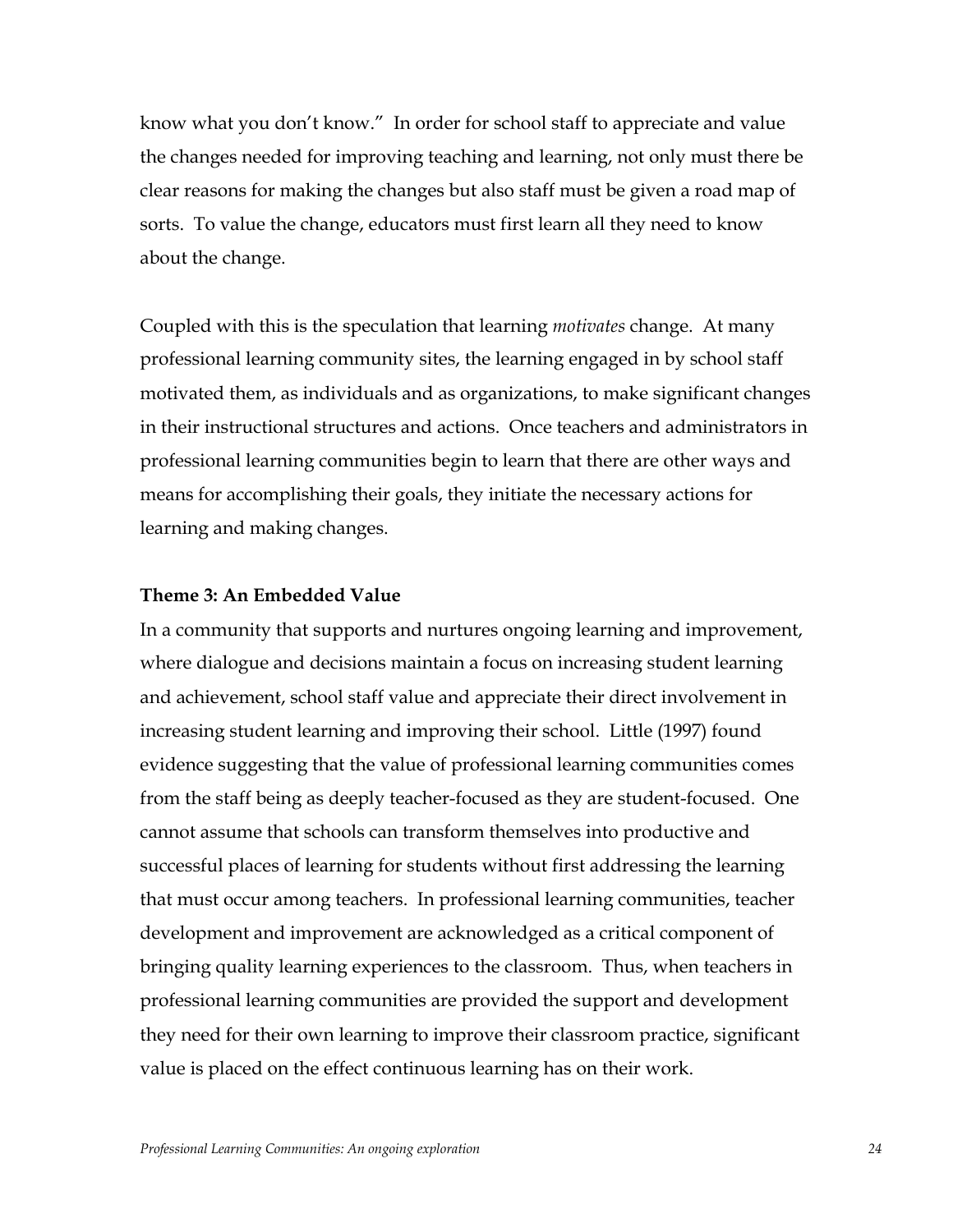## **Theme 4: Interdependence among the Five Dimensions**

A professional learning community exists when each of the five dimensions (Hord, 1997) – supportive and shared leadership, shared visions and values, collective learning and application of learning, supportive conditions, and shared personal practice—are in place and working together. The five dimensions are not discrete, nor does each exist in a vacuum. Rather, they are deeply intertwined, having impact on, and impacting, each other. These interrelationships are noted on the Professional Learning Community Indicators matrix (Figure 2). Examples of the dimensions, and how each plays a part in the development of the others, is noted on the horizontal rows. The ways in which one dimension is impacted or influenced by the other four dimensions can be noted by looking down the vertical columns.

The matrix is a visual depiction, showing how each of the dimensions of a professional learning community is dependent on the others. While there are various "starting points" in developing professional learning communities, the infrastructure itself is not dependent on one individual, one program, or new curriculum. In developing professional learning communities, principals are able to move beyond the role of the traditional principal to one that actively shares leadership, and encourages collective learning among teachers. The teachers within such a structure accept the leadership roles, participate and find value in collective learning and problem solving, and apply those learning experiences to their teaching practice. Just as each dimension is impacted by the other four, teachers and administrators must form a working relationship with the common goal of increasing student learning.

The strength of relationships between administrators and staff, and among staff members, is the underpinning of all five dimensions of professional learning communities. Progress is made when administrators and teachers find ways to go beyond the traditional structures of schools by learning together, and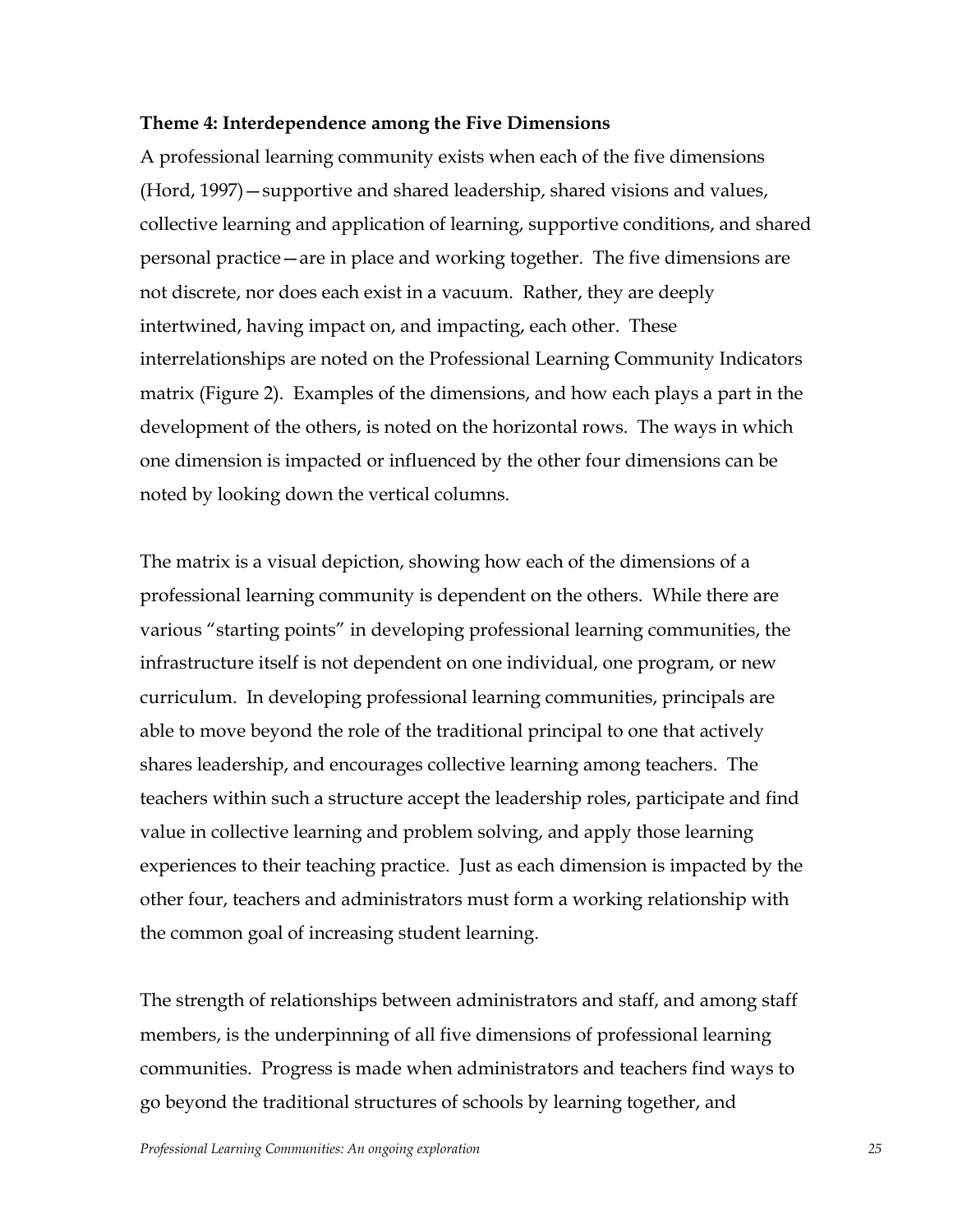applying research-based teaching practices, working toward the common goal of increasing student learning. Principals and teachers both play major roles in this endeavor.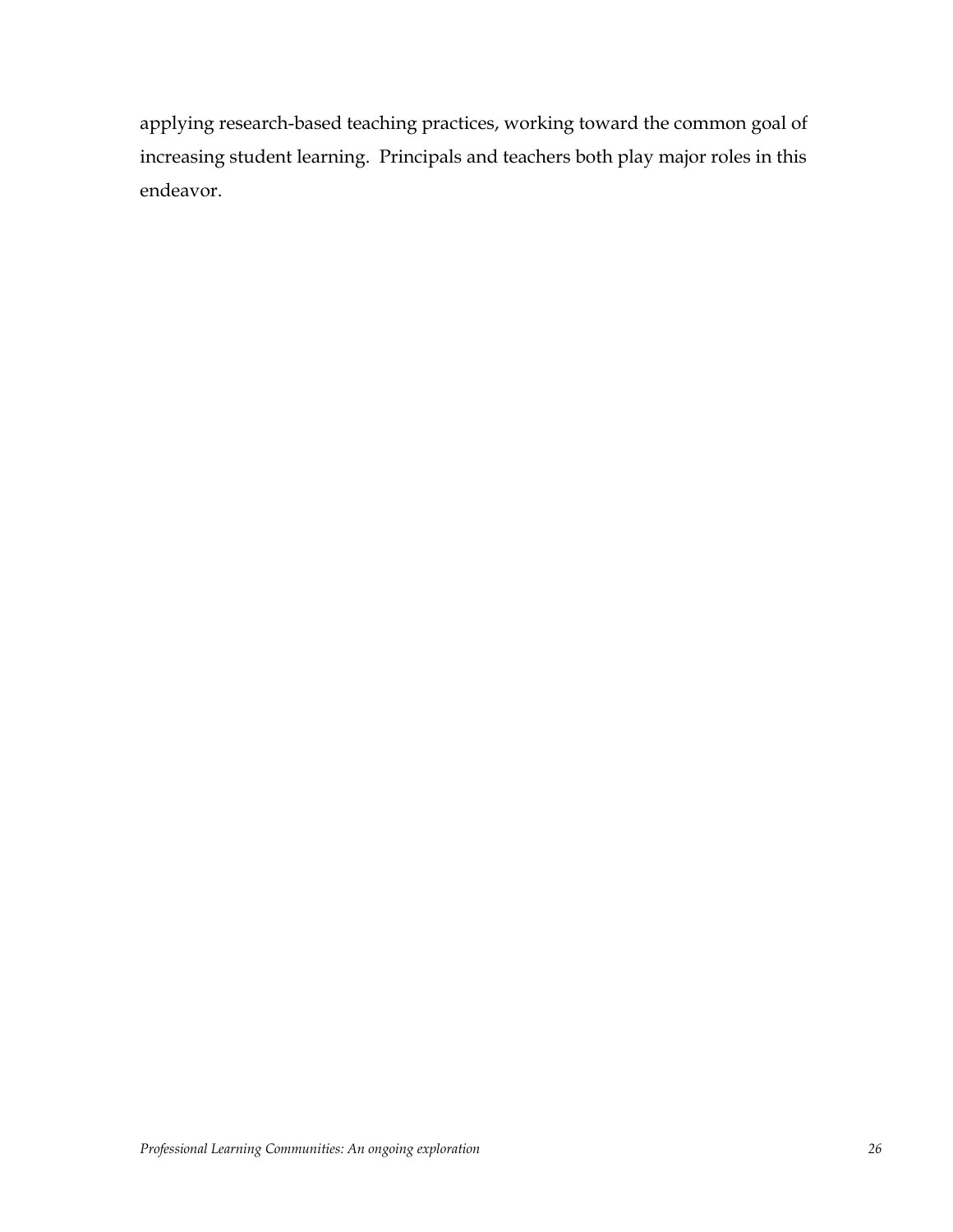## **First Steps**

Although much discussion and reporting on the subject of professional learning communities has taken place, there are few models and little clear information to guide the creation of such communities within school organizations. Even the work done at SEDL over the last three years is limited in its conclusions. However, initial strategies that are important to share with other educators interested in developing professional learning communities within their schools have been identified.

## **Determine School and Staff Readiness**

Whether you are a principal or an external change facilitator who would like to develop a professional learning community within a school, one of the first steps to consider is an assessment of readiness.

To define the term "readiness," picture two schools. In School A, block scheduling provides most teachers some common daily planning/work time. The principal is well respected by staff, and many of the staff interact professionally with each other. Some teachers have been asked in the past to be part of decision-making committees or problem-solving groups, and the staff as a whole communicates a general philosophy of doing what is best for the students.

On the other hand, School B uses a traditional schedule that provides little time for teachers' common planning and requires teachers to use some of that time to monitor duty stations (recess, lunch, before/after school). The principal is seen as an authoritarian, making decisions that are accepted by staff without question or comment. Not all teachers know each other's names, and members of the staff limit their interactions to those teachers with whom they share location or grade level. When asked about their guiding vision, staff members read the district mission statement from the front cover of their grade books.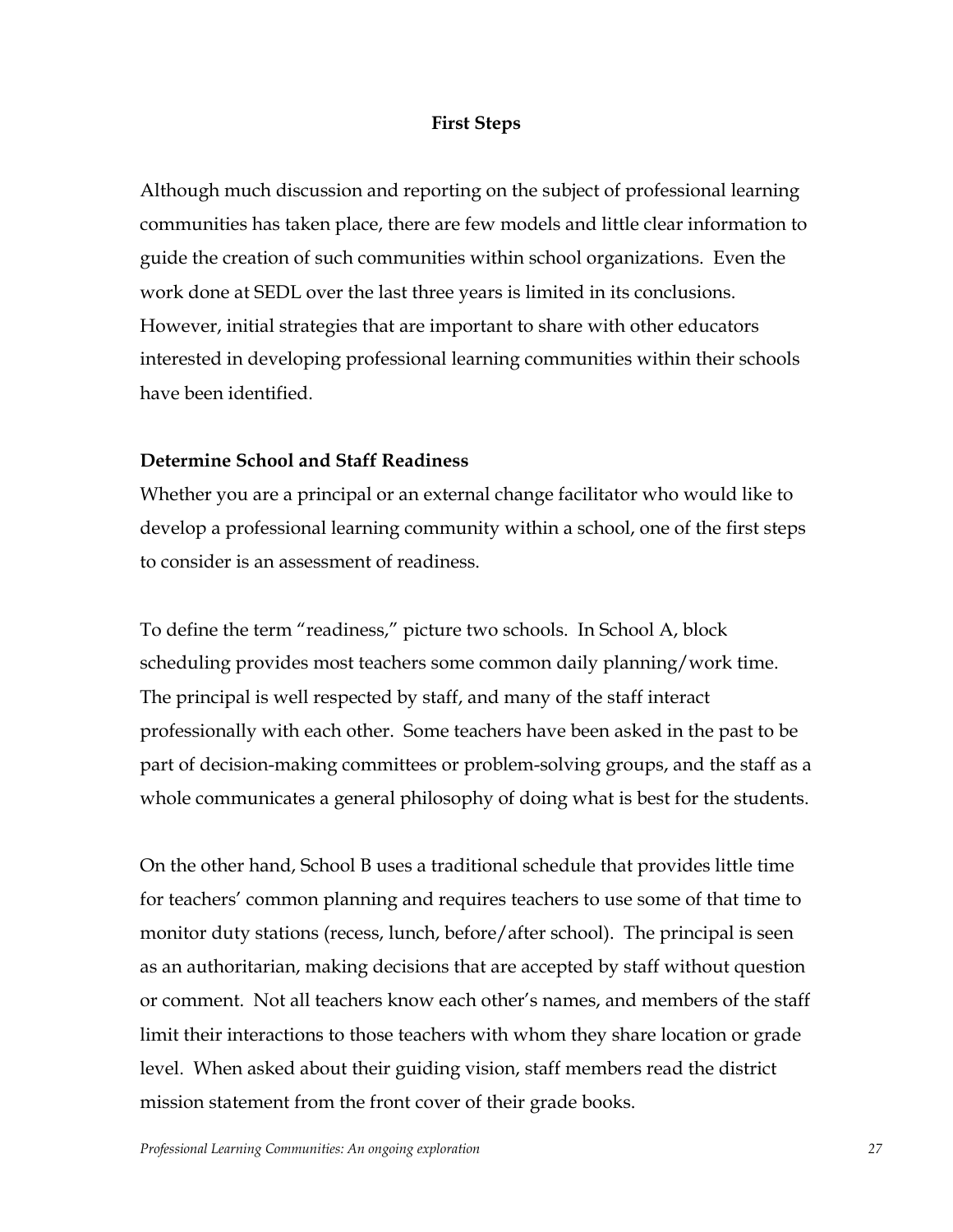School A is at a higher state of readiness for developing a professional learning community than School B for several reasons: (1) the block scheduling already provides time for teachers to work together on a regular basis, (2) the principal has shown a willingness to share leadership and decision making in the past, (3) staff are collegial, respecting each other and their administrator, and (4) all staff can communicate a common value and focus on student learning, even though a vision may not have been "officially" developed.

School B, however, has several issues that will affect attempts to nurture a professional learning community. Time for teachers to work together appears to be significantly limited; the principal does not understand the philosophy of shared leadership or show any desire to do so; staff do not display collegial relationships with one another; and it is unclear whether the staff have similar goals as educators of children. These are important issues that need to be addressed by a change facilitator who is hoping to help nurture a professional learning community in a school such as this one. In terms of readiness, this school *can* become a professional learning community, but it will take a great deal of dedication and patience on the part of all involved, as well as a significant amount of time to take even small steps.

Assessing readiness provides opportunity for one to take note of the barriers that limit previous or current improvement efforts, as well as the strengths, or "boosters," that can nurture the development of community. The methods for determining readiness, or whether a school is a strong candidate for developing a professional learning community, will vary with the role of the change facilitator.

For external facilitators, readiness may be determined after engaging in interviews and conversations with the principal, teachers, and central office administrators. Internal facilitators, or those who are already familiar with the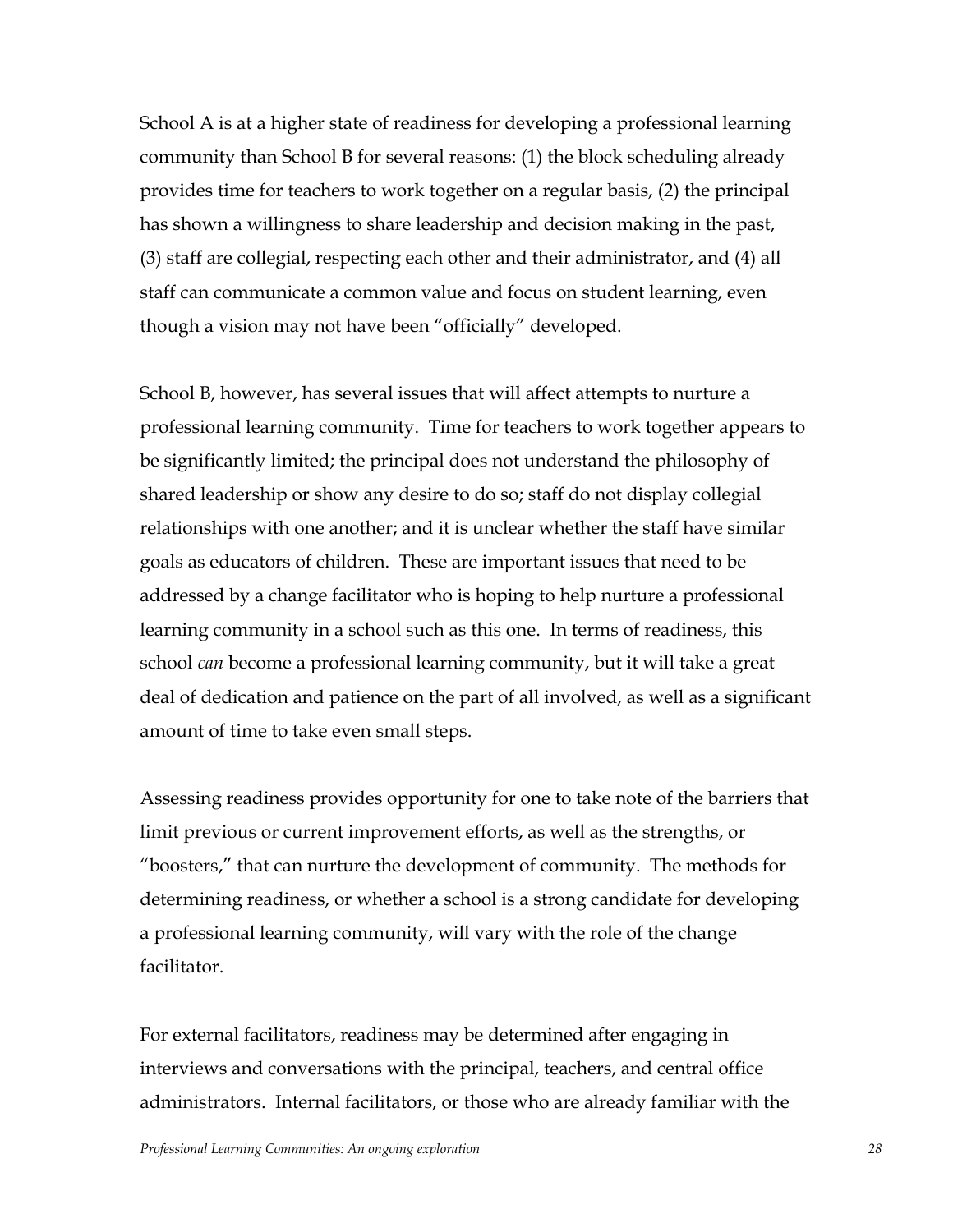school and/or the staff, may not need to conduct interviews, but they can benefit from talking with staff at all levels. In analyzing the data gathered in the conversations through the lenses of the professional learning community dimensions, facilitators can glean rich information regarding patterns of growth, perceived barriers or obstacles, and historical background–familiarizing themselves with the general strengths and needs of the school and staff.

The openness and availability of the principal is a significant indicator of readiness at a school. The principal's role is a critical one, needed to orchestrate the delicate balance of support and pressure while letting go of old paradigms regarding the role of school administrator. Significant endorsement and belief in the strength of professional learning communities is necessary from the principal in order to bear the weight of responsibility that comes with encouraging people to change. If principals do not communicate belief in the power of a professional learning community infrastructure, or cannot support shared leadership and decision making, they should be considered to be at a low readiness level. Efforts to create a professional learning community will falter if those beliefs are left unaddressed.

The overall climate of acceptance, growth, and learning among teachers is another important facet of readiness. The development of professional learning communities in the SEDL studies hinged on the level of trust and respect that had developed within the school community. This is not to say that all teachers must be enthusiastic about making changes; rather, it is an acknowledgment that such efforts will be more of a struggle, and will take more time, if a climate of distrust, disrespect, or disengagement exists. Such issues will need to be addressed and resolved before staff can learn to function as a unit, as a community that values diversity and learning, united in the pursuit of an environment that values hard work, risk taking, and personal growth.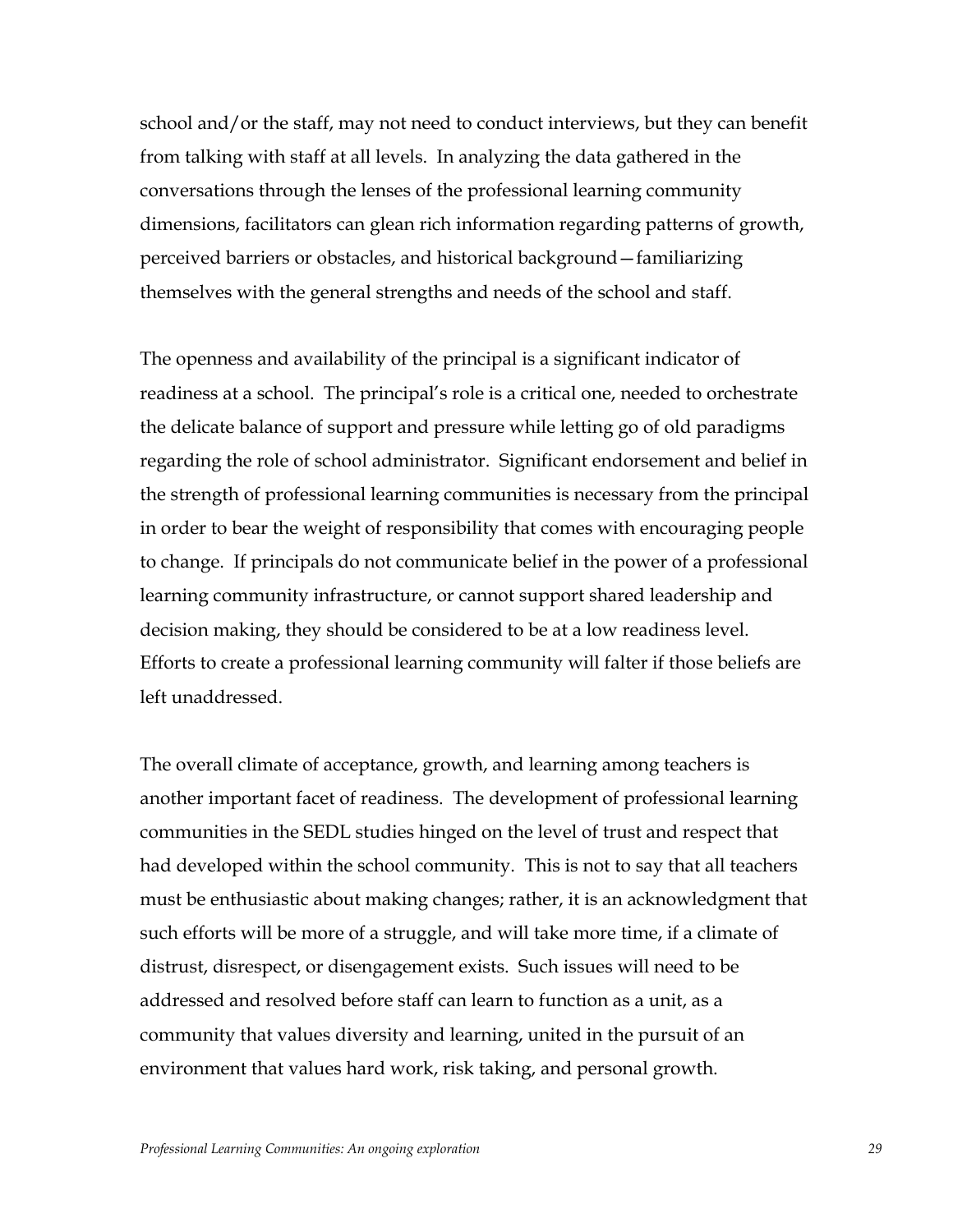# **Consider the Use of an External Change Facilitator**

Much of an external change facilitator's work with schools developing as professional learning communities centers around becoming acquainted with the school staff and assessing their way of operating as it relates to their school improvement goals. For that matter, change facilitators make an important contribution by assisting staff in bringing a school's disjointed and poorly articulated efforts into alignment, particularly at the beginning of the improvement process.

Change facilitators can also take a "balcony view" (Garmston & Wellman, 1999), a macro-centric view of situations, in which they try, with compassion and detachment, to understand the nature of the existing situation (p. 56). In so doing, facilitators understand the situations and contexts with which school staff are dealing, and can encourage actions of individuals in new roles, helping their school to become a professional learning community. Particularly cognizant of the leadership qualities of the principal, and the extent to which leadership is shared in the school, change facilitators can employ the balcony view to offer the most appropriate support and encouragement to staff in achieving their goals. This perspective also offers change facilitators the opportunity to gain a sense of resources available to the school, as well as the degree to which teachers are committed to learning more about their practice.

# **Identify Barriers and Boosters**

Accessing demographic and achievement test data provides opportunity for a change facilitator to gather information about the student population and levels of achievement, both of which are critical to understanding the current functioning of a school. This particular activity should be one in which the entire faculty is involved, bringing the school staff together to identify the strengths and needs of their students. More often than not, school staff have limited access to, and understanding of, the data available to them. Viewing the school data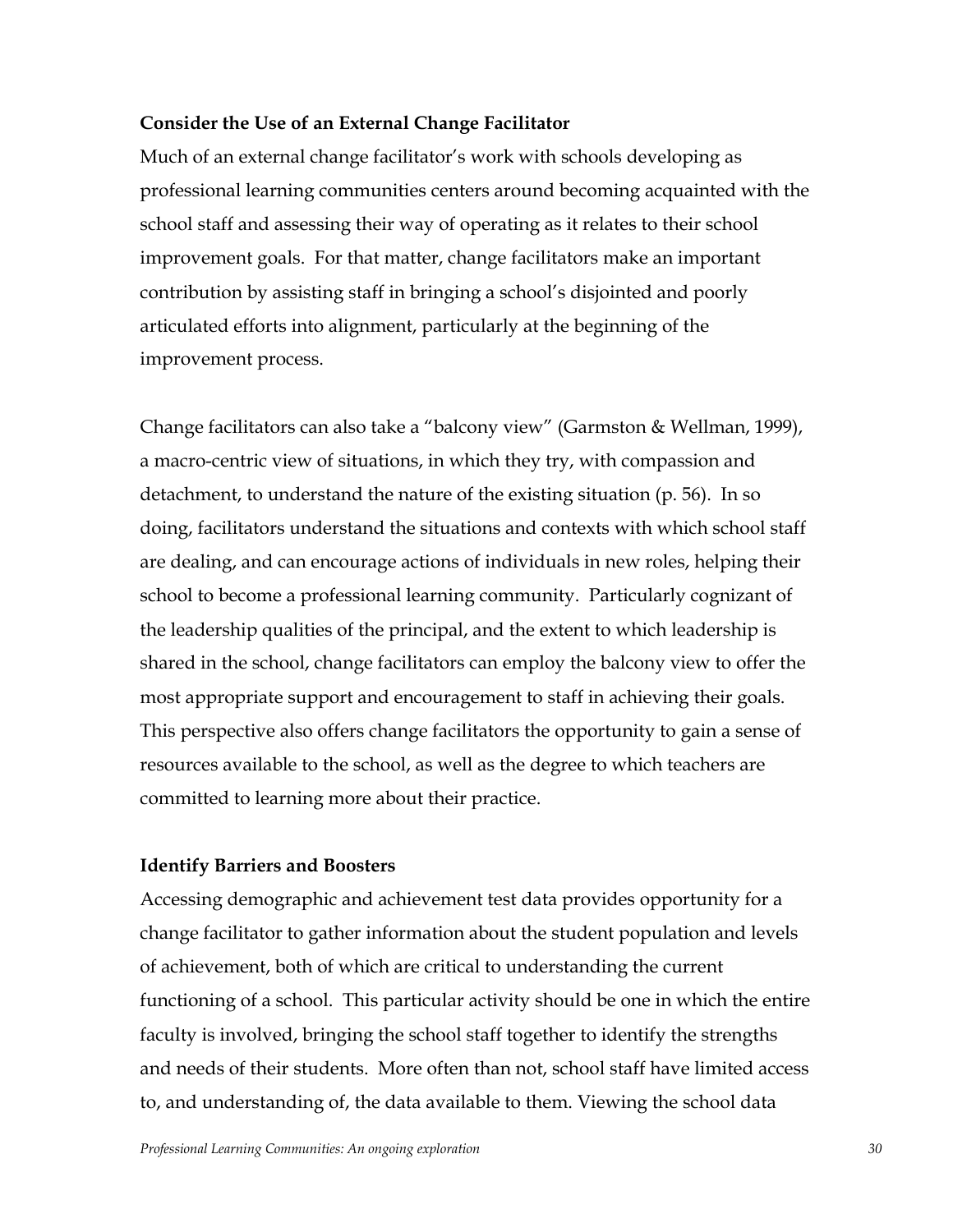together with staff can provide insights to a change facilitator as to how much the staff know about and use data, how receptive they are to learning together, and how the principal interacts with the teachers as an instructional leader.

The issue of time is a major consideration in developing professional learning communities. External facilitators working with a school staff need to visit the school weekly or biweekly in order to nurture and maintain working relationships with the teachers and staff. The dedication of time for school people to learn and share is crucial to the accomplishment of school improvement goals as well. Teachers and administrators need to have adequate time to come together for collective learning, problem solving, and decisionmaking during the school day. Finding a way to set aside this kind of time in schools may be one of the most difficult challenges of school improvement facilitators, whether internal or external to the school or school system. Time, and the use of that time, will always be a factor in the development and continuance of a professional learning community.

It is important to emphasize here that a professional learning community is most successful when it is used as an infrastructure to support a school staff's vision and goals for improvement. The goal is not to *"be* a professional learning community.î Instead, the goals ought to be continuous inquiry, continuous improvement, and achievement of school improvement goals. If school staff are more focused on the *becoming* aspect of a professional learning community, then their intent is misaligned with the purpose of the infrastructure. Therefore, the school's vision of school improvement, and its articulation of goals, is crucial to the development of a professional learning community – where the *professionals* come together to *learn* for improvement within a *community* setting.

The transformation of low-performing schools into professional learning communities cannot be accomplished by simply addressing the five dimensions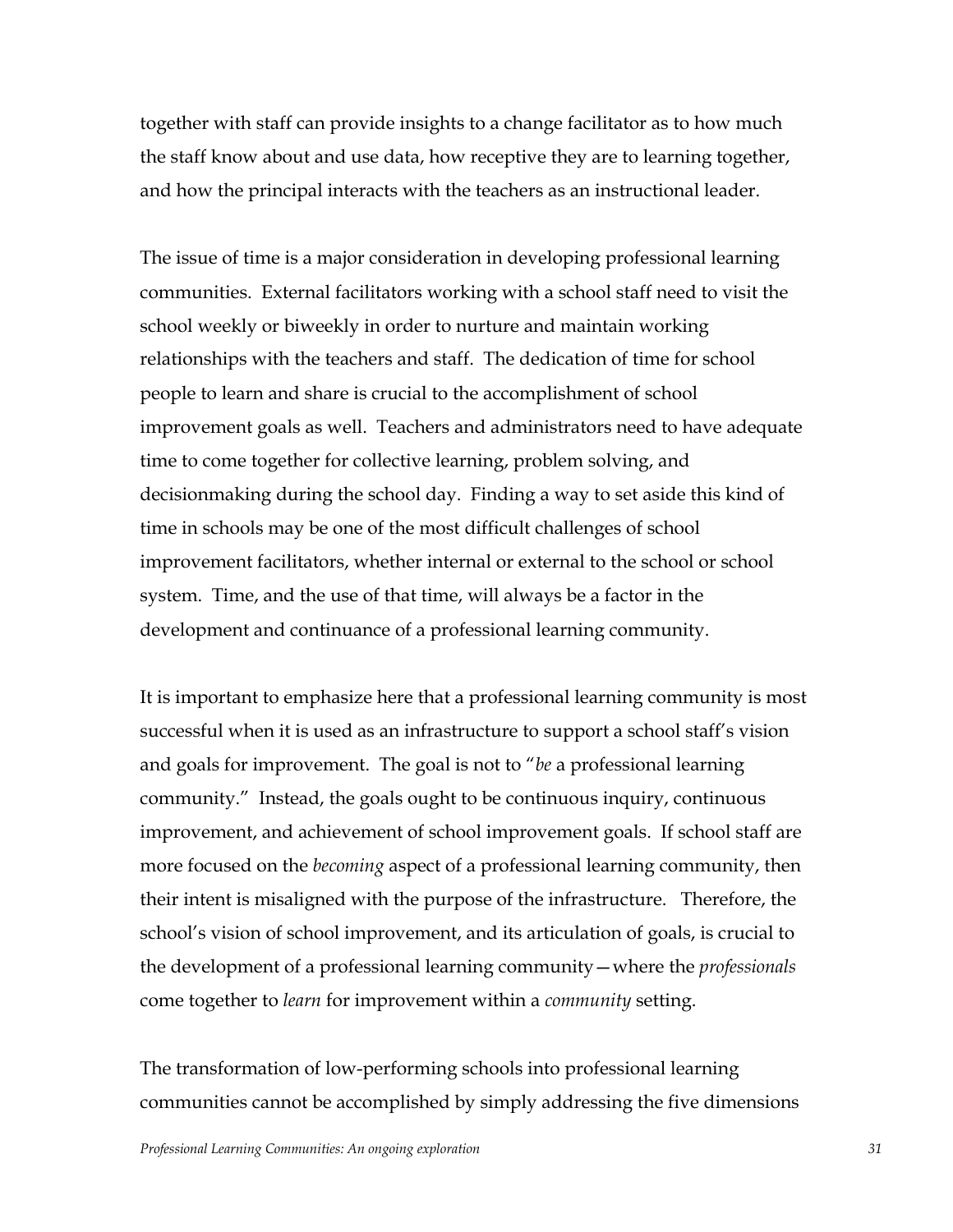directly. A culture of collective learning and application is not likely to emerge from a few training sessions, nor will a set of workshops in themselves produce a group of teachers who are comfortable and trusting enough to engage in shared personal practice. Instead, the work of creating professional learning communities is to build and strengthen the capacity of the school staff-teachers and administrator(s) – so that they all share the common goal of ensuring student success and can make continual progress toward that goal. Rather than becoming a reform initiative itself, the professional learning community becomes the supporting structure for schools to continuously transform themselves through their own internal capacity.

# **Begin with the Learning**

The most logical and effective way to begin developing a professional learning community is to bring the professionals together to learn. Hord (1997) asserts that school development and improvement are directly dependent upon teacher development and improvement. Without this critical link, little will change toward bringing quality learning experiences to the classroom. School administrators and staffs that successfully transform themselves into such learning organizations promote the professionalization of teachers and offer improved educational opportunities for students as well.

One powerful strategy is to identify a "problem" and then bring the staff together at regular intervals to learn together how to deal with the problem or goal and engage in dialogue about that learning. Professional development is not limited to a two-and-a-half-hour workshop conducted by someone "brought in<sup>"</sup> by the district or the school. In professional learning communities, professional development is a regular, if not daily, experience. The educators within a school, teachers and administrators alike, are responsible for their ongoing professional development. It is no longer someone else's responsibility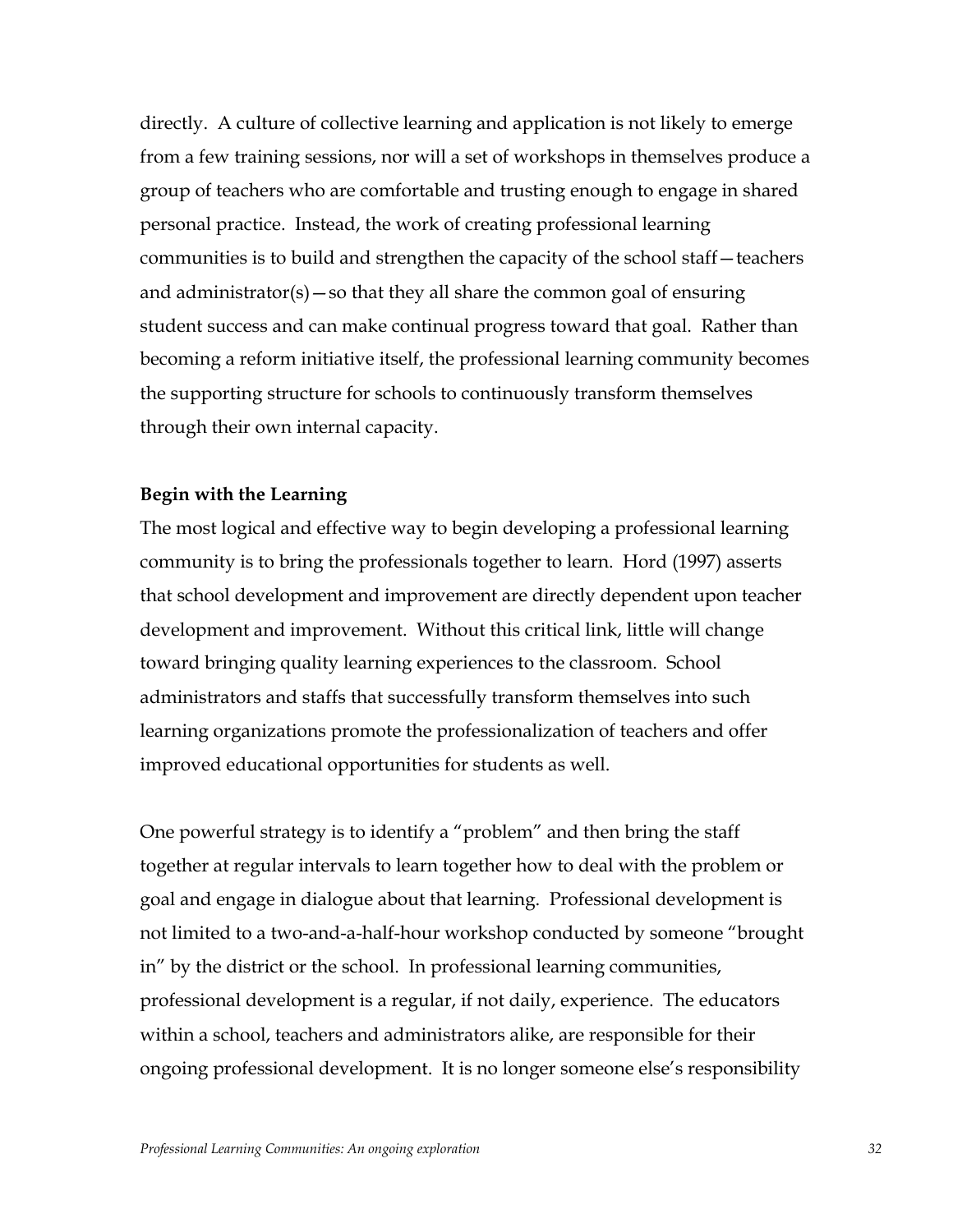to provide staff development to schools. To become a professional learning community, school staff must begin by engaging in learning together.

Once a school has identified its point of focus for improvement, that particular subject can be used as a catalyst for learning. Opportunities for staff to come together to read the research or literature about a specific topic can be structured, and then discussion of the topic supported. As noted in SEDL's studies of schools involved in comprehensive school improvement and in developing a professional learning community, one critical issue facing schools today is the limited time that staff spend together talking about their work. Making time to engage staff in discussions about their learning and teaching practice is imperative. Several of the schools that SEDL studied engaged their staff and administrators in faculty study groups. Another school came together in gradelevel groups to learn, discuss, and problem-solve around the implementation of a new curriculum. At a few school sites, the entire faculty began to examine the state standards and the implementation of them in the classroom curriculum. Engaging the staff in ongoing inquiry and learning is the most significant element of successfully creating a professional learning community in any school.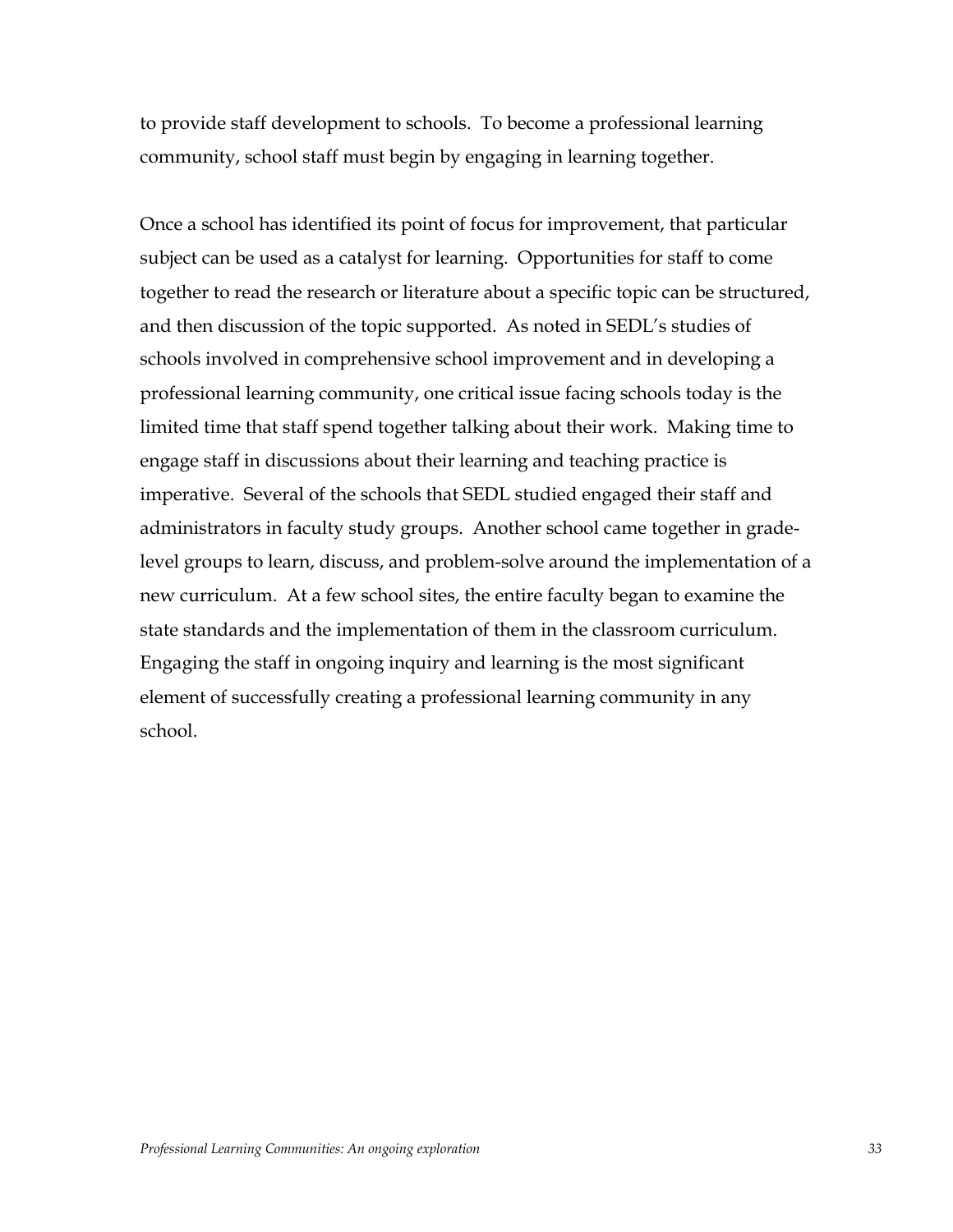# **Professional Learning Communities Under Construction**

A learning community of professionals in a school represents a viable context in which teachers and administrators can share decisionmaking, collaborate on their practice, and hone their skills to increase student learning. Transforming a school to engage staff in operating this way is neither simple nor easy. It requires significant alteration of both structural and normative aspects of schooling, for the purpose of improving teachers' knowledge and skills so that student learning increases.

While research repeatedly underscores the need for more schools to function as learning communities (Newmann & Wehlage, 1995; Darling-Hammond, 1996; Hord, 1997; DuFour & Eaker, 1998; Reyes, Scribner, & Paredes Scribner, 1999; Thiessen & Anderson, 1999), what is not so clear are the specific actions taken to develop such a community within schools.

SEDL researchers have spent the last three years studying the evolution of professional learning communities in schools in order to identify such actions. Five schools were selected for study from across SEDLís five-state region that approximated professional learning communities according to the five dimensions. The schools reflected urban, suburban, and rural settings and represented to a significant extent the diversity of the region that SEDL serves.

Data from each of SEDL's professional learning community study sites were analyzed to identify similarities and differences in the approaches each school took to re-create itself as a community of continuous inquiry and improvement. Researchers were looking specifically at the development of actions and structures that enabled school staff to identify a shared vision, to learn together and make informed decisions collectively, and to collaborate with peers in critically examining the quality of student work.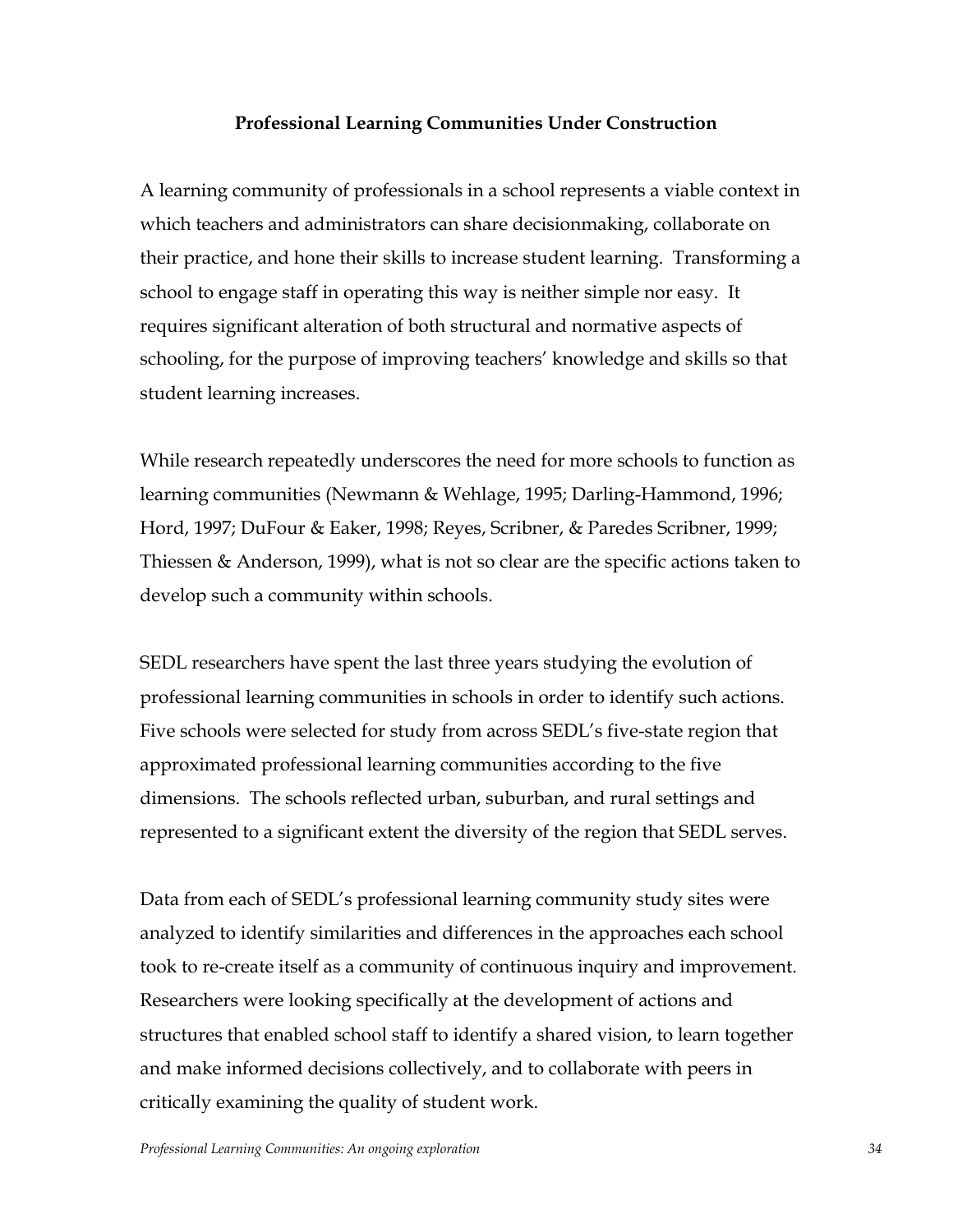Significant themes were found across the school sites. While some of these findings are not new to educational research, they are actions of significance among the schools in regard to their development as professional learning communities. The themes reflect the five most salient aspects of professional learning community development in schools where staff have found the means to transform the way they operate. The five themes include the role of the principal, a culture of collaboration, a commitment from all staff, the presence of a catalyst, and the use of a critical friend/change facilitator.

#### **The Role of the Principal**

First, principals played an extremely critical role in nurturing the development of professional learning communities by providing conditions and resources to support staff in their continuous learning.

Principals shared decision making with teachers on substantive issues and regarded them as leaders in school improvement efforts. They developed and facilitated organizational structures for teachers to participate in decision making, and they implemented systems for obtaining input from a broad spectrum of the professional staff on a regular basis.

In so doing, the principals kept the vision of what the school was striving to become alive and at the forefront of attention. At one school, the principal repeated the vision statement each day during morning announcements; at another, the principal used the vision to guide staff as they made decisions about staff development and the formation of focus groups. These principals were torchbearers of the vision for improving their schools.

Principals also viewed the professional staff as a resource for school improvement and took steps to increase its leadership capacity. They often encouraged teachers to assume leadership roles in the development of new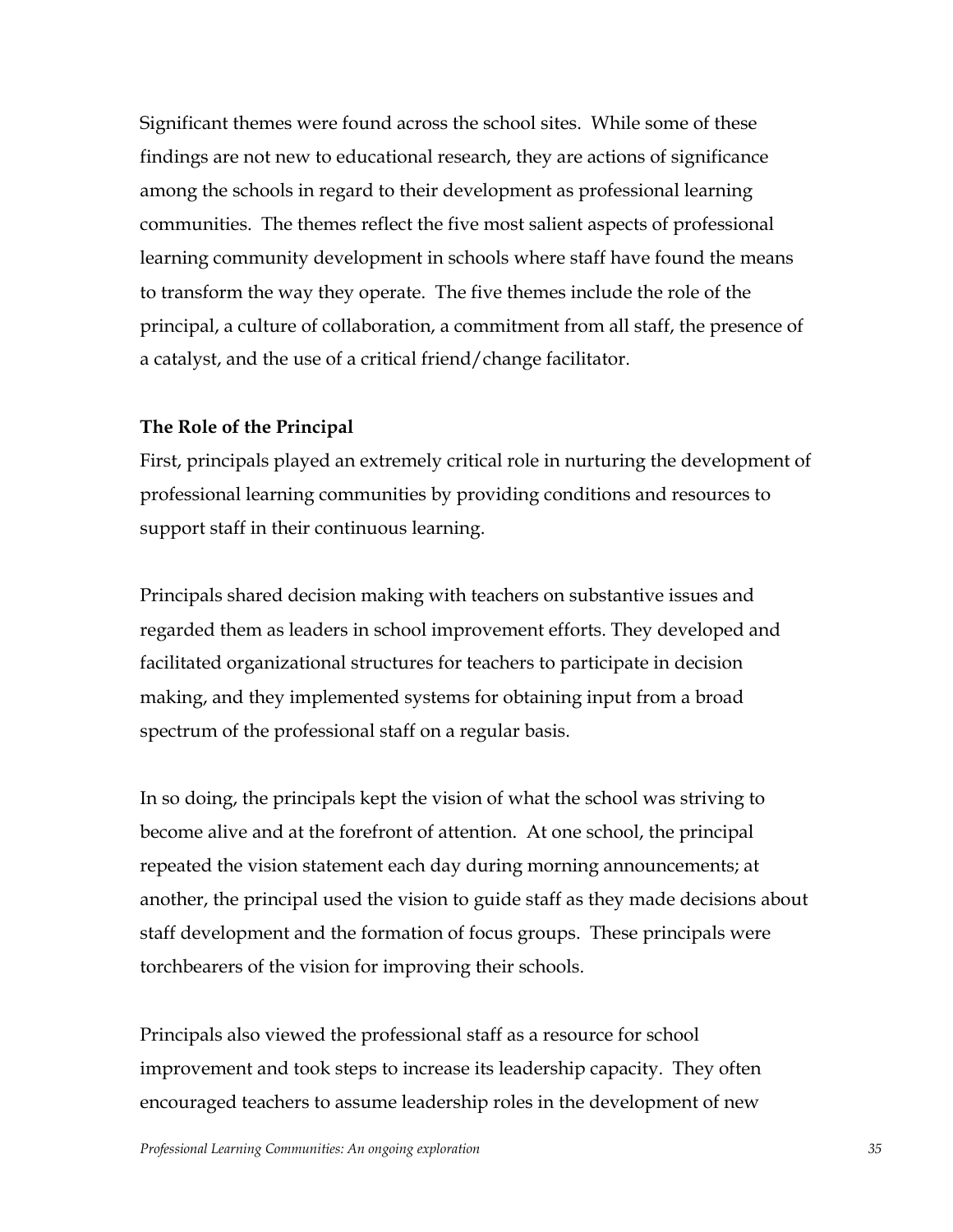programs and activities; involved teachers in decisions on issues such as departmentalization, schedules, faculty study topics, and staff development budgets; and provided data to inform decision making. While expanding the leadership capacity of individuals within the professional staff, they in fact expanded the capacity of the school to successfully address problems and their solutions.

High expectations were held and communicated by principals at each professional learning community site. Sub-par performance (in terms of student learning results) was not acceptable to the principals, and high expectations were modeled throughout the school day. Principals maintained a visible and knowledgeable presence in their schools, interacting with teachers. This enabled them to monitor school issues firsthand. They frequently visited classrooms and were often in the hallways, where they interacted informally with teachers and students. Each principal recognized and reinforced staff efforts by setting a tone of support and encouragement, by upholding teachers' decisions and actions that were in the best interest of their students, and by praising staff frequently.

The conditions and resources to support professional staff in continuous learning and collaboration were provided by the principal. Each of the principals fostered partnerships with external entities so that their school staffs had professional contacts outside of the school and district. The external contacts varied from partnerships with area universities to E-mail correspondence between teachers and other professionals. Several of the principals brought quality professional development opportunities to the campus and allotted the time for teachers to debrief with others after visits to other schools.

Principals also encouraged collaboration among the professional staff by providing time for teachers to meet and discuss issues related to school improvement. In some cases, schedules were arranged to allow teacher teams to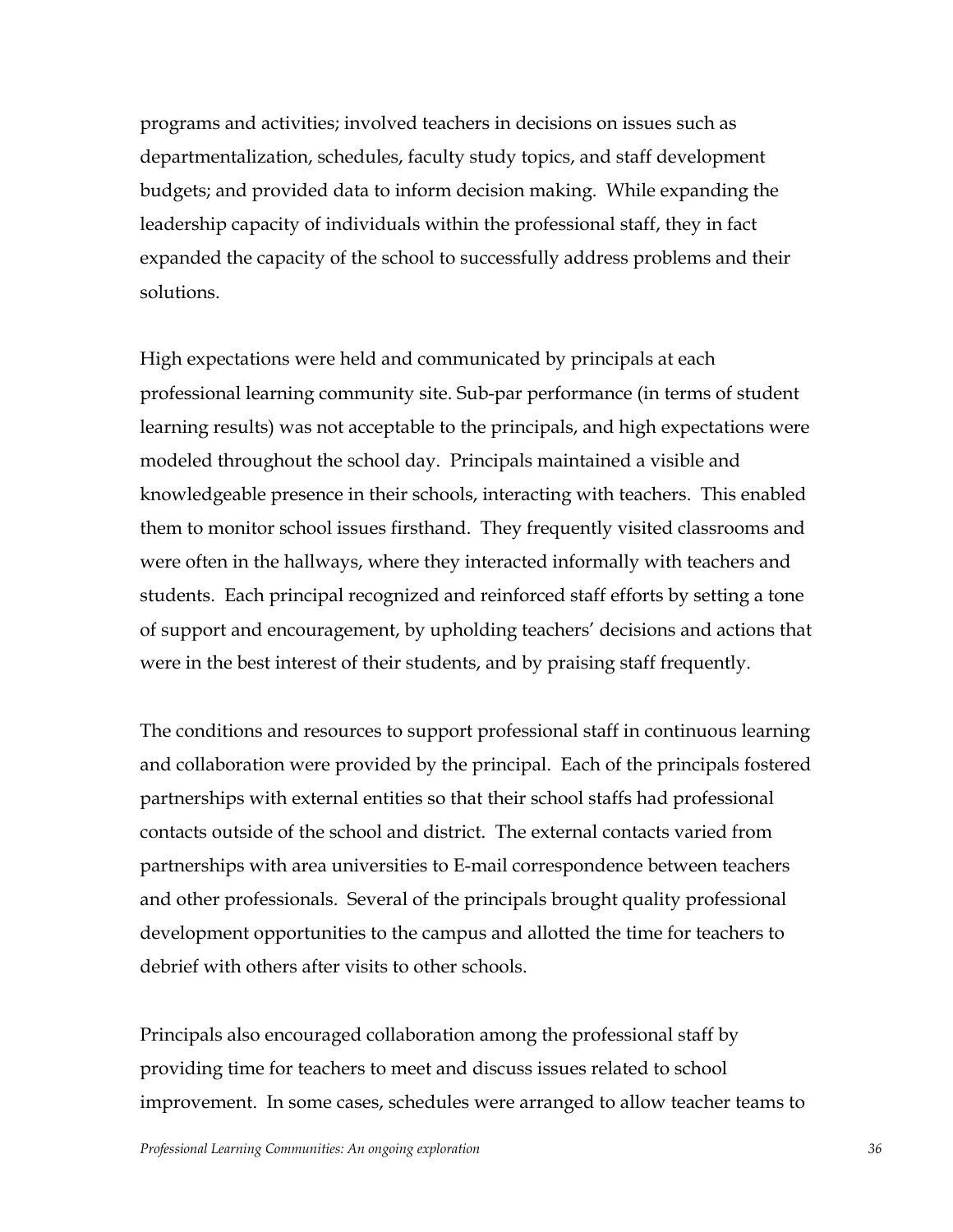have the same planning period; in others, early release times were negotiated with the district by principals to allow the total staff to come together for planning and learning. Classroom configurations were rearranged at a few of the sites to bring teachers together in closer proximity. For example, at one school the principal moved special education classes from portable buildings to the main building in order to facilitate interactions between special education and regular education teachers.

Finally, principals promoted and encouraged communication among staff through written and oral daily announcements, staff newsletters, and postings on bulletin boards. In addition, some principals arranged to have minutes of meetings distributed to all teachers. Staff reported that they were well informed about school issues and believed that the communication structures fostered coordination of effort and unity of purpose.

# **A Culture of Collaboration**

Staff from each of the schools reported that organizational structures existed to support them in their collaborative planning and learning together. The time provided to teachers on a regular basis, and in sufficient quantity, allowed them to discuss issues in both breadth and depth and to engage in meaningful and shared learning.

The organizational and physical structures that supported teacher collaboration varied. Grade-level meetings allowed teachers to plan instructional activities together and to discuss common issues. Teachers also met in cross-grade teams to collaborate within discipline areas, for example to discuss curriculum concerns. At one school, "design teams" were authorized to make school decisions on behalf of the total staff. Because time was allotted to these activities, teachers had regular and ongoing opportunities to problem-solve around critical issues, and to engage in whole-staff learning and reflection about their work. At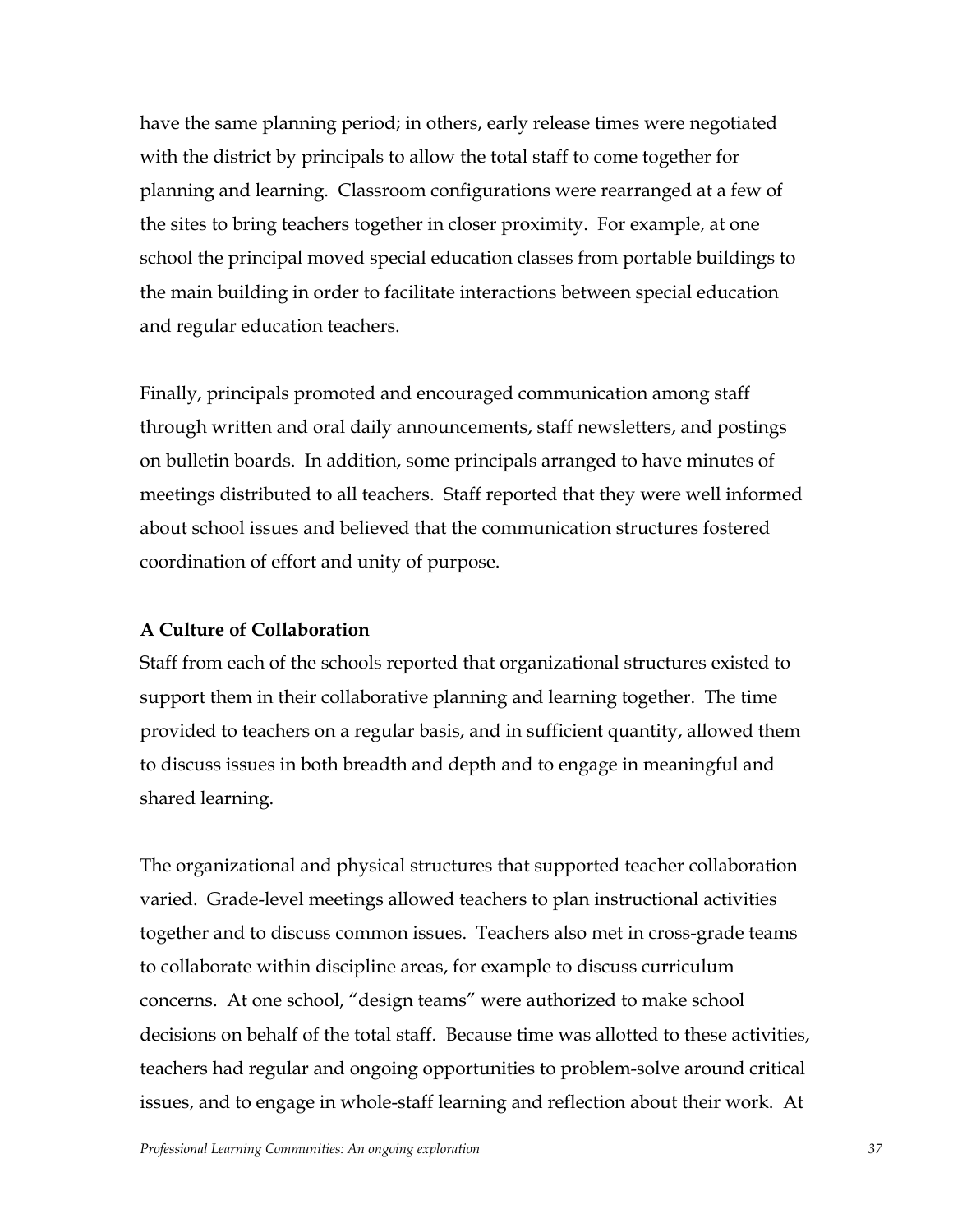each campus, teachers were committed to using the time they had in a productive way, and furthermore, they had a plan for doing so.

In professional learning communities, a spirit of professional respect and trust motivates teachers to work together on school improvement initiatives. Teachers view themselves and their colleagues as members of a team of professionals who can, by working in concert and in support of one another, address the challenges that face the school. Teachers collaborate on issues directly related to student learning. At two of the campuses, teachers worked together on curriculum concerns. Others reported faculty study topics and more generalized staff development on issues directly related to student learning. Teachers monitored the implementation of improvement initiatives and/or innovations on a regularly scheduled basis.

Professional staff in learning communities understand the importance of communication with one another, as well as with others outside the school. While formal communication strategies were employed  $-i.e.$  minutes of meetings, bulletin boards, weekly newsletters to staff, and so on - the informal communication that also occurred was equally valuable. Teachers valued casual exchanges with each other in unstructured settings and found that such interactions significantly reduced the isolation that they often feel and strengthened the professional and personal relationships across the staff. Staff also utilized various modes of communication with parents and community members. Newsletters, parent conferences, and telephone contacts were customary forms of communication. Teachers at one school reported making home visits to help them better understand the social and economic environments from which their students came.

In these professional learning communities, teachers supported one another's improving professional practice. In most cases, teachers made informal visits to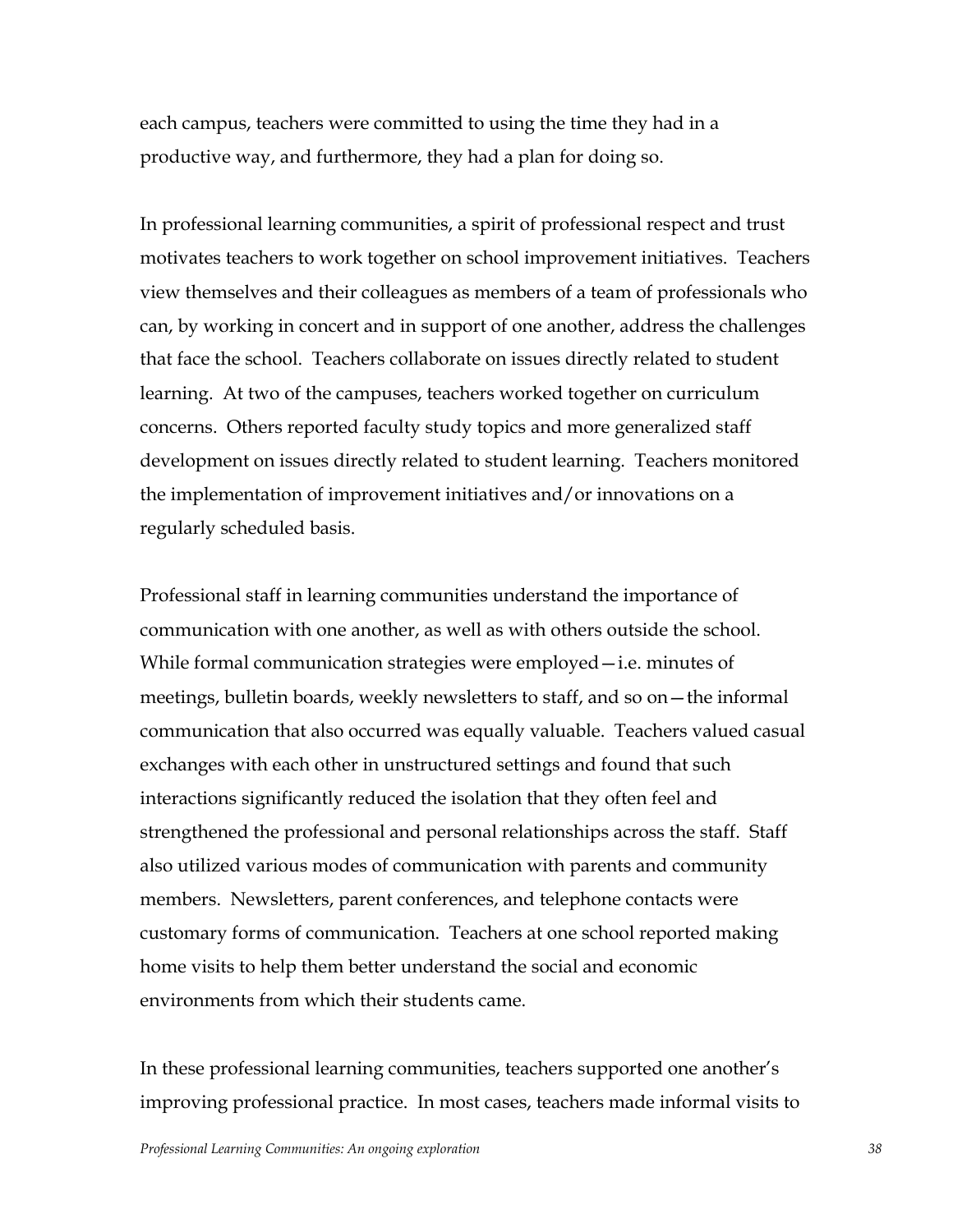colleaguesí classrooms and engaged in group discussions. Teachers sought advice and opinions about effective approaches to working with students and about sharing instructional materials. One campus was even beginning to implement a more formalized system of collegial support, with a core group of teachers willing to act as "critical friends" for one another.

The professional trust and respect that pervaded the campuses strengthened the staffsí unquestioned commitment to school improvement initiatives and allowed teachers to take risks in implementing new strategies. It created a culture in which teachers were willing to represent their peers in making decisions that affected the entire faculty and to critically evaluate the success of their improvement efforts. Teachers were often willing to meet after school hours to plan and complete tasks. At one school, teachers reported that they considered their professional colleagues as friends and often interacted with them on a personal level beyond the school day.

# **A Commitment from All Staff**

Within these professional learning communities, teachers and administrators held themselves accountable to students, parents, community, and one another. Principals held high expectations for their teachers by asking them to serve on decision-making teams and to acquire the information necessary for themselves and others to make sound instructional decisions. Teachers were expected to grow professionally; many developed professional growth plans and portfolios that reflected the goals of the school and their desire continually to improve instruction. Principals asked teachers to participate in grade-level and subjectarea meetings, communicating with colleagues about teaching and learning decisions and practice. In effect, principals expected their staff to be leaders in every sense of the word, holding themselves responsible for making the best possible decisions for their students, and the teachers rose to the expectation.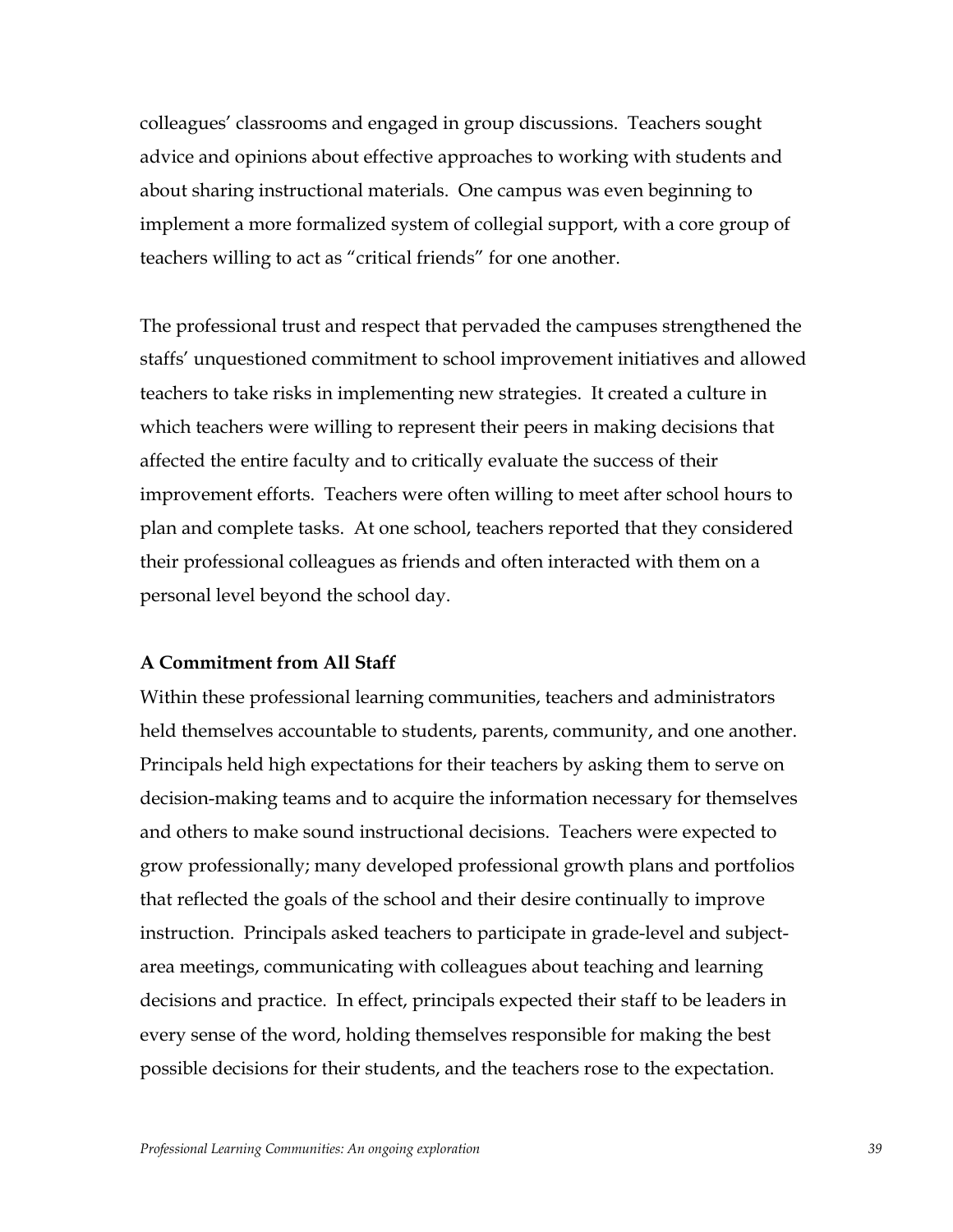Teachers, in turn, held the same expectations for themselves. Their focus on students, student learning, and student needs was clear to all who entered the school. Hard work was a norm at these sites, where staff regularly committed long hours to planning, both independently and collaboratively, for each day of teaching. Teachers responded to the call of decisionmaking by contributing thoughtfully and purposefully to the decisions made for their campuses, holding up the school's vision as a filter for all decisions, working together toward a common goal.

Immense value was placed on teachers' learning for improvement in professional learning communities, evidenced by a dedication to regular planning times with grade-level or subject-level groups, where teachers discussed strategies, shared ideas, planned and solved problems. Teachers responded positively to opportunities for self-analysis, assessing and monitoring student progress to get continuously better at doing what was best for their students' learning. The emphases on continuous learning and accountability to themselves and their students led to the incorporation of the school vision for teachers' professional development. Staff voluntarily participated in, and in some cases created, opportunities for faculty studies and continuous learning for teaching and administrative staff. Interdependence among teachers was supported and contributed to a stronger, better-functioning staff. Teachers found solutions by learning and working together toward a common goal, realizing that learning and change take time and effort. Staff in professional learning communities dedicate themselves to such learning, where it becomes embedded in the values and norms schoolwide.

#### **The Presence of a Catalyst**

External factors can serve as significant catalysts in the development of professional learning communities. Whether it was the establishment of a partnership with a university or the reorganization of a school or district,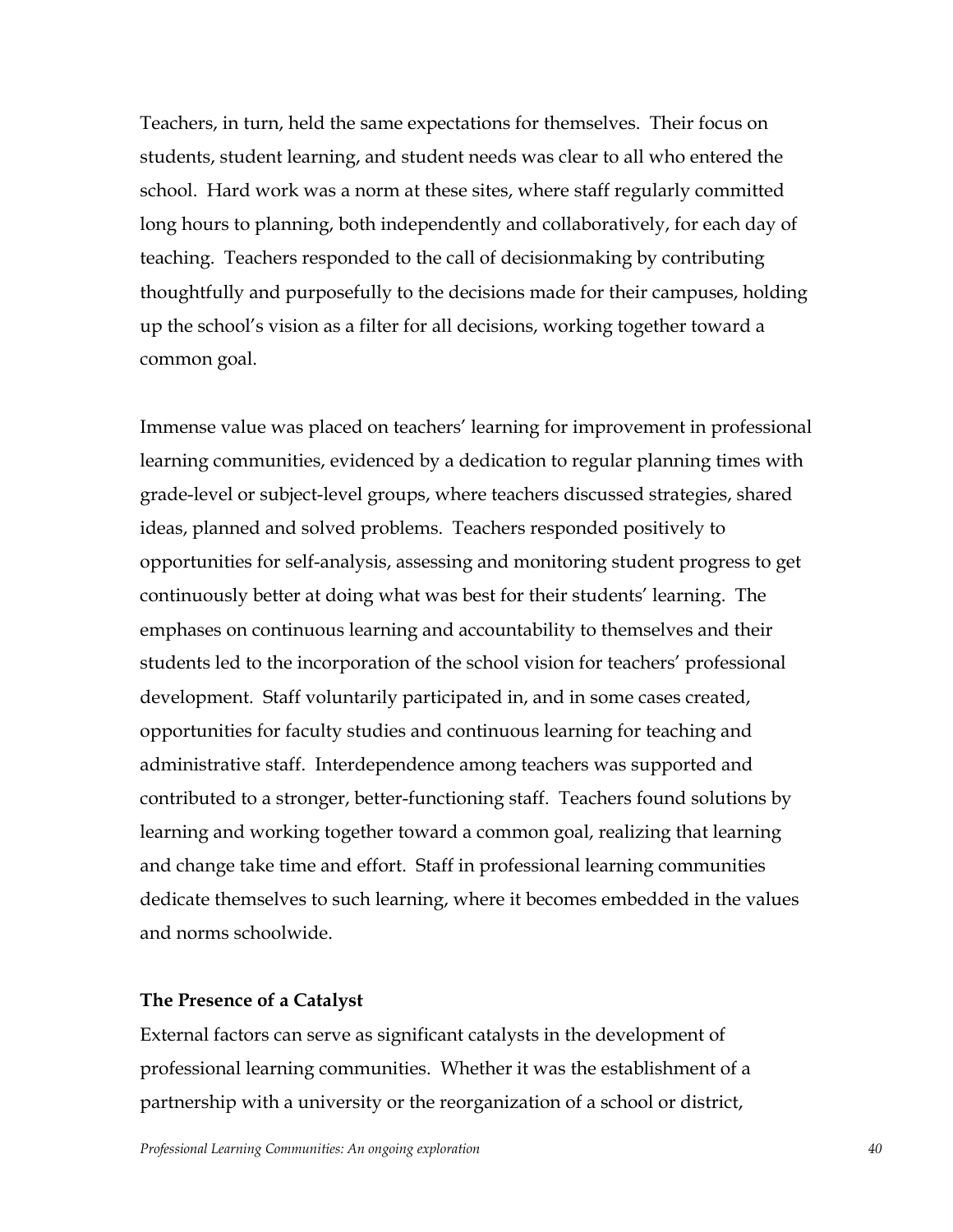external factors caused a change of focus to occur in four of the five schools in this study. Reorganizations allowed the principals of two of the schools in the study to hire a majority of their current staff, which leads to speculation that the principal looked specifically for teachers who would understand and support the school's growth toward a professional learning community. The adoption of a new curriculum enhanced collaboration among staff at two of the schools, which ultimately fostered a more interactive, collegial community in their work toward school improvement.

In these situations, the importance of strong leadership within a school community was clearly evidenced. While the catalysts were not necessarily negative or dramatic, they effectively served as a means for identifying a new focus for teachers and administrators. In each event, the principal provided the insight and leadership to seize the catalyst as an opportunity for change. The events provided each principal an opportunity to alter the direction of the school significantly, and each principal accepted the terms of such a challenge with foresight and determination. Most important, the leadership in these schools was critical in creating the support and structures necessary for growth and development of the staff in this new direction.

#### **The Use of Change Facilitators**

Change facilitators encouraged, supported, and participated in strategies enabling school staffs to plan together or to talk with one another about their work. Working directly with teachers rather than only through or with the administration communicated that the change facilitator was willing to get at the center of the school change, by looking at what teachers do in their classrooms. Offering processes to bring teachers together to discuss issues of concern, studying and learning alongside teachers about new practices, and modeling one's own interest in learning by being directly involved with teachers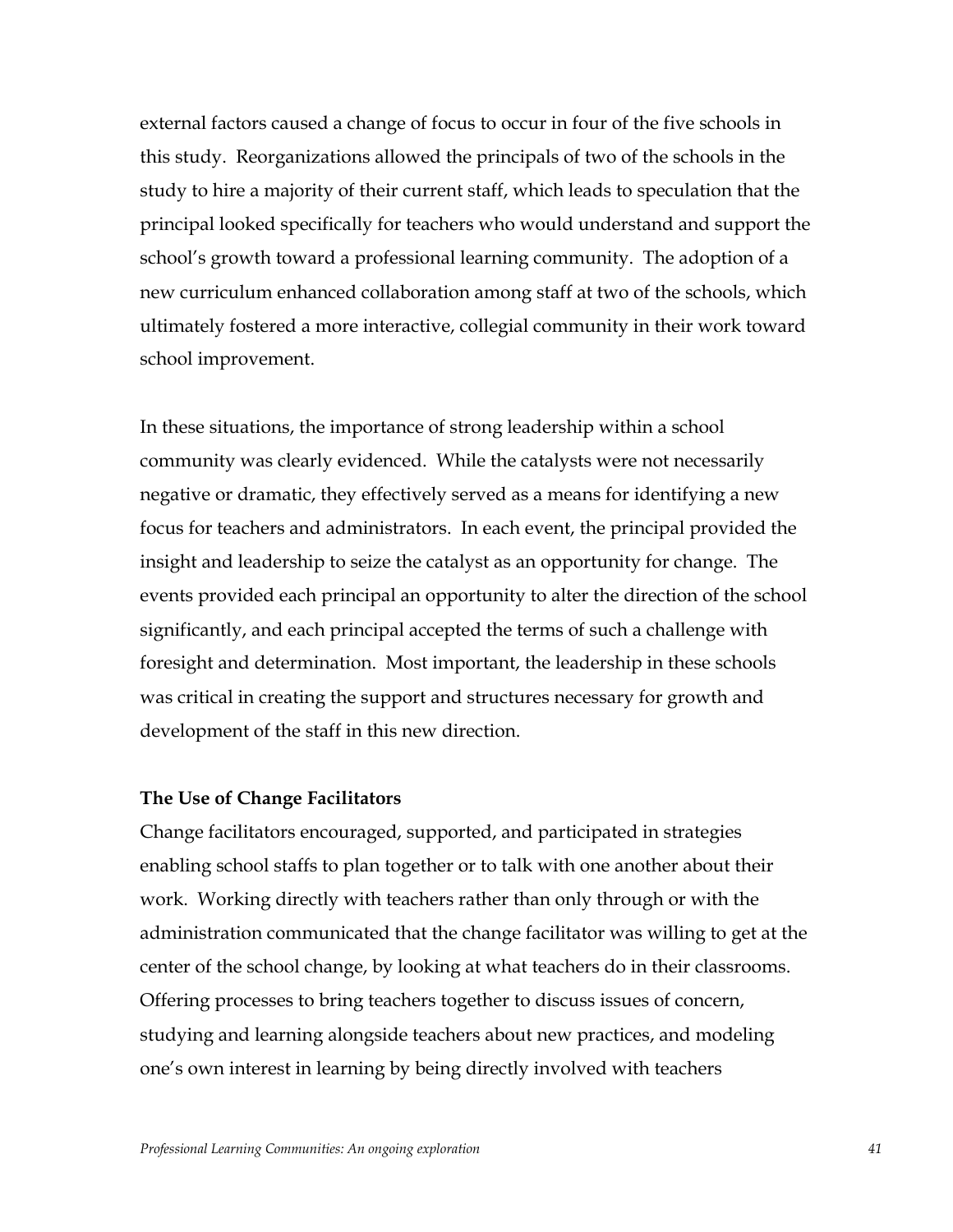communicates a message to school staff about the importance of their efforts in developing as a professional learning community.

Change facilitators were able to clarify how a staff's actions supported the values to which they were committed. The people in this role also assisted administrators and staff in redirecting their focus upon what they believed to be possible, identifying resources that could help them achieve their goals, and reducing distractions that might get them off course.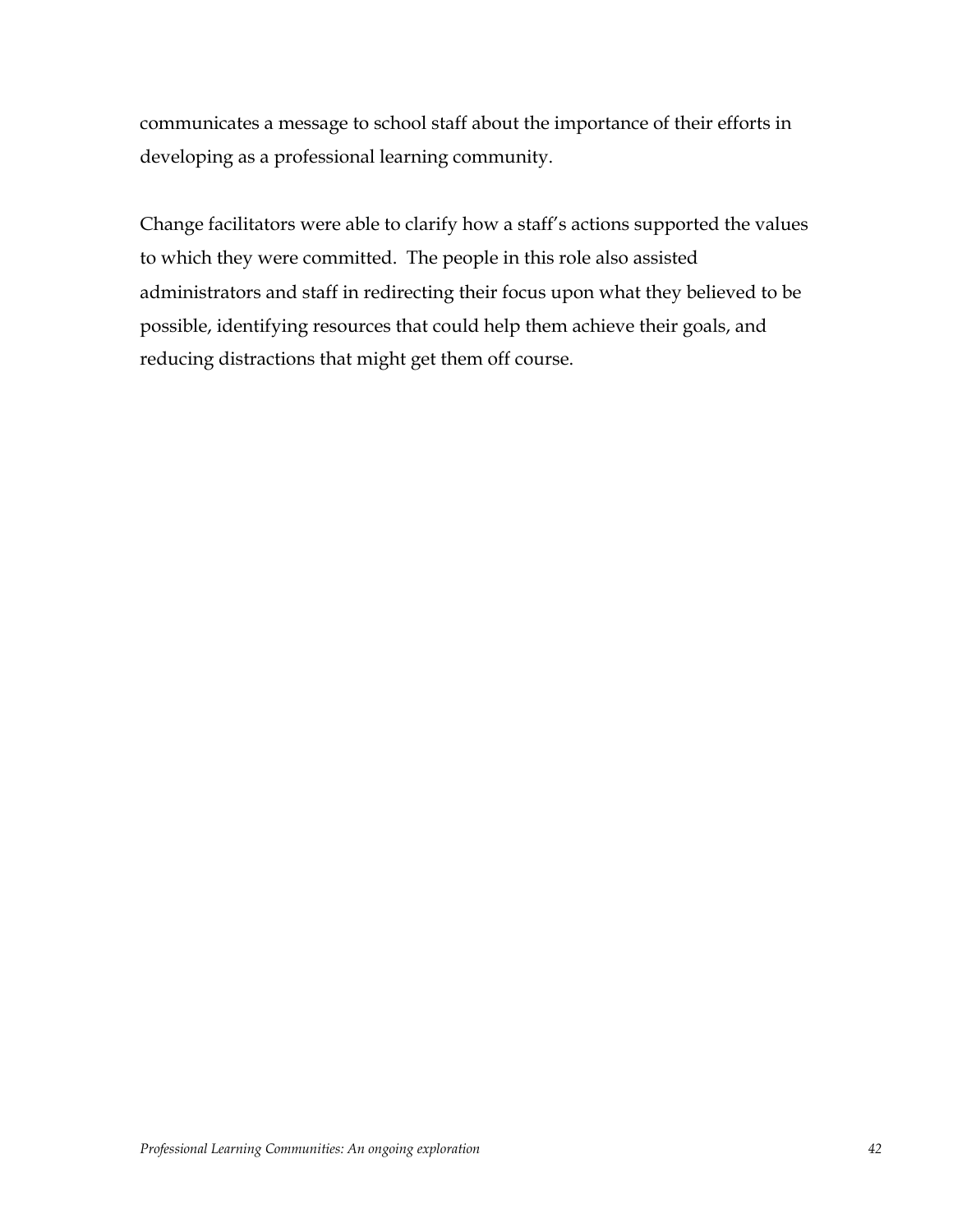# **Final Thoughts**

Professional learning communities are a balance between organizational structure and productive, substantive use of that organization and time. The principal's role is a critical one, orchestrating a delicate balance between support and pressure, encouraging teachers to take on new roles while they themselves let go of old paradigms regarding the role of school administrator.

As educators are continually striving to provide appropriate learning environments for children, so too must we be cognizant of providing similar environments for our teachers. In this paper, we have shared SEDL's learning regarding the need for communities of continuous inquiry and improvement, as well as the structures and conditions that are required to nurture the development of professional learning communities in schools. It is hoped that these findings will be pushed forward in the field, identifying more strategies for school staffs to use in advancing toward development of communities of continuous inquiry and improvement, and improving student learning in their schools.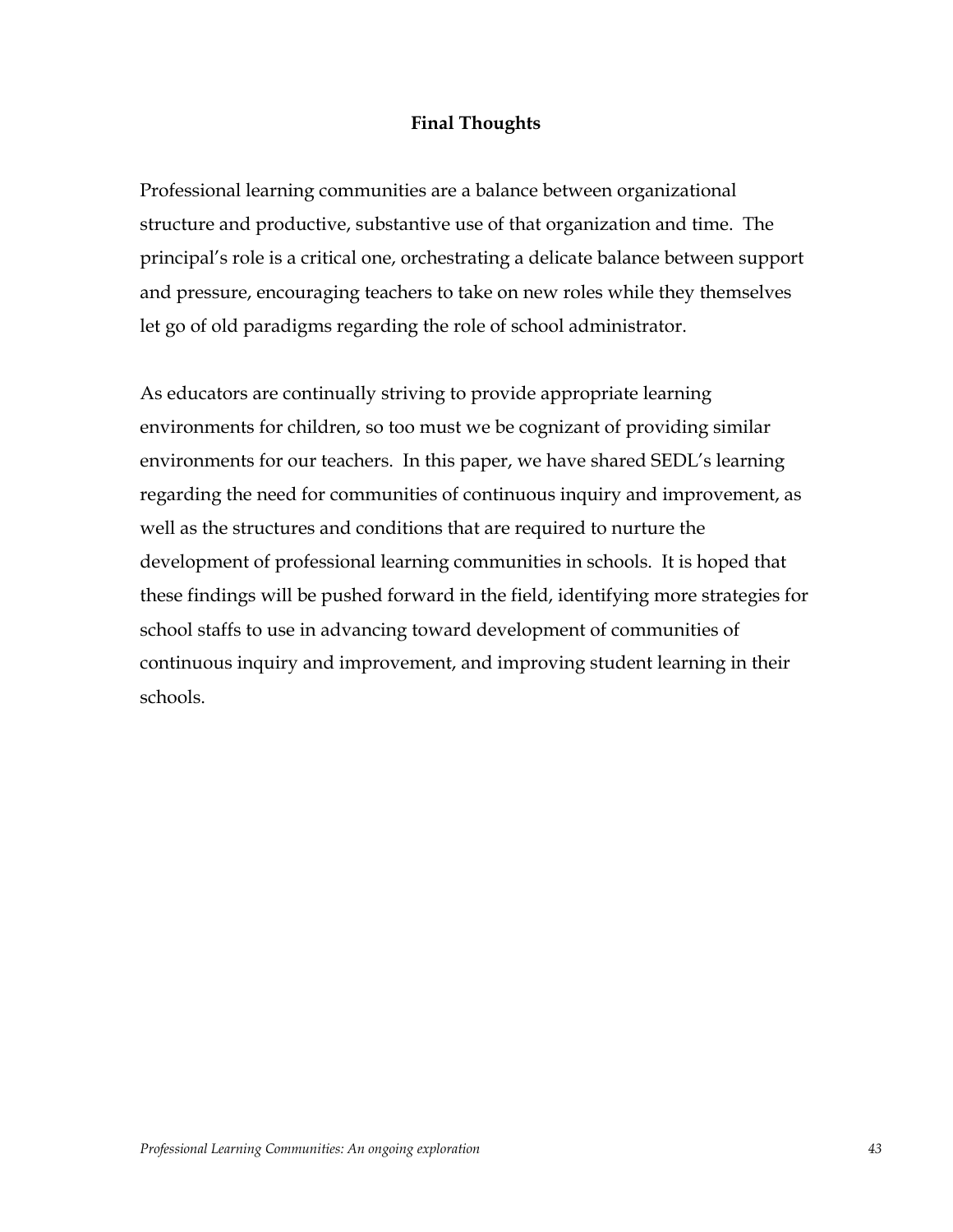# **References**

- Carmichael, L. (1982, October). Leaders as learners: A possible dream. *Educational Leadership, 40(1), 58* – 59.
- Darling-Hammond, L. (1996, March). The quiet revolution: Rethinking teacher development. *Educational Leadership, 53*(6), 4-10.
- Darling-Hammond, L. (1998). Teachers and teaching: Testing policy hypotheses from a national commission report. *Educational Researcher, 27*(1), 5-15.
- DuFour, R., & Eaker, R. (1998). *Professional learning communities at work: Best practices for enhancing student achievement.* Bloomington, IN: National Education Service.
- Eastwood, K., & Louis, K. (1992). Restructuring that lasts: Managing the performance dip. *Journal of School Leadership, 2*(2), 213-224.
- Elmore, R. F. (2000). *Building a new structure for school leadership*. Washington, D.C.: Albert Schanker Institute.
- Fullan, M. G., & Miles, M. B. (1992). Getting reform right: What works and what doesnít. *Phi Delta Kappan, 73*(10), 744-752.
- Garmston, R. J., & Wellman, B. M. (1999). *The Adaptive School: A sourcebook for developing collaborative groups* (p. 56). Norwood, MA: Christopher-Gordon Publishers.
- Hord, S. M. (1992). *Facilitative leadership: The imperative for change*. Austin, TX: Southwest Educational Development Laboratory.
- Hord, S. M. (1997). *Professional learning communities: Communities of continuous inquiry and improvement*. Austin, TX: Southwest Educational Development Laboratory.
- Lee, V. E., Smith, J. B., & Croninger, R. G. (1995, Fall). Another look at high school restructuring. *Issues in restructuring schools*. Madison, WI: Center on Organization and Restructuring of Schools, School of Education, University of Wisconsin-Madison.
- Leithwood, K., & Louis, K. S. (1998). Organizational learning in schools: An introduction. In K. Leithwood & K. S. Louis (Eds.), *Organizational learning in schools* (pp. 1-14). Lisse, the Netherlands: Swets & Zeitlinger.